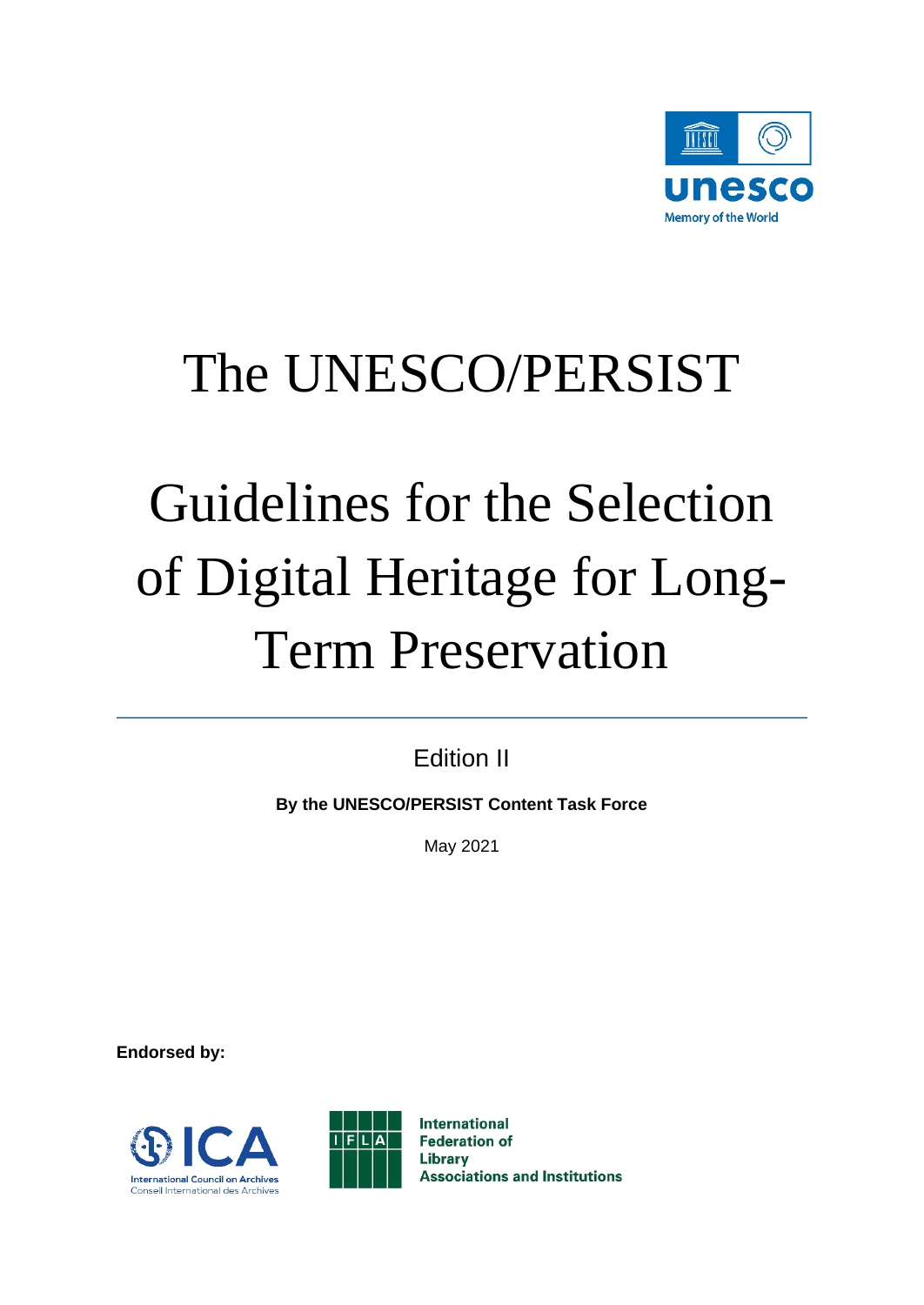## **Contents**

<span id="page-1-0"></span>

| Part 2: A Deeper Look at Collecting in the Digital Environment  12   |  |
|----------------------------------------------------------------------|--|
|                                                                      |  |
|                                                                      |  |
|                                                                      |  |
|                                                                      |  |
|                                                                      |  |
| Appendix 4: A Closer Look at Social Media Appraisal and Selection 21 |  |
|                                                                      |  |
|                                                                      |  |
|                                                                      |  |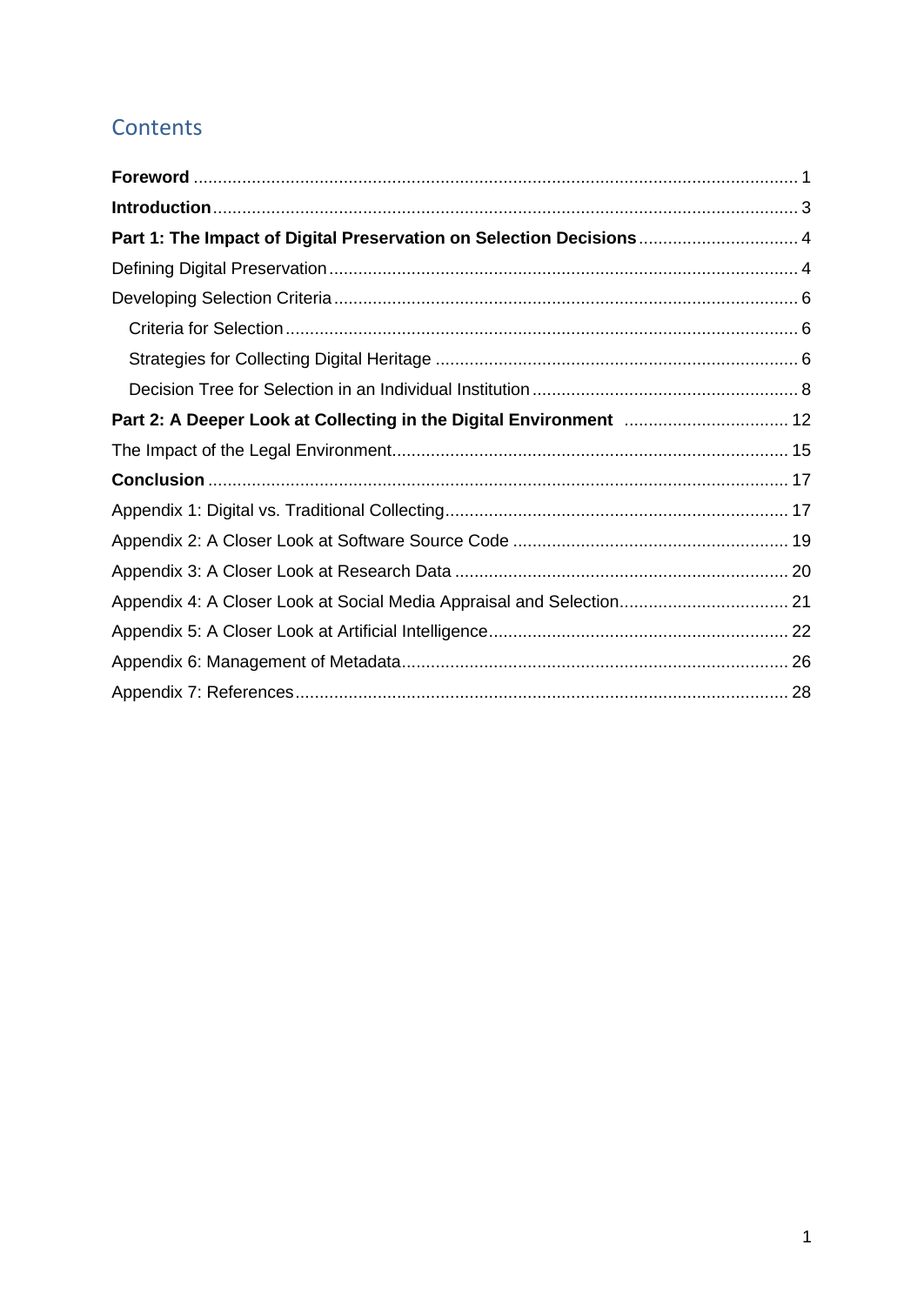## **Foreword**

The digital world is moving at lightning speed. Both digital content and digital technologies make significant advances every day, causing a serious challenge to heritage institutions and other information organisations to continue to select, preserve and access the documentary heritage output of the world. To ensure the long-term accessibility of significant digital heritage, identification and early preservation interventions are essential.

It has been five years since the first edition of the "UNESCO/PERSIST Guidelines for the selection of digital heritage for long-term preservation" was produced to support heritage and research institutions in selecting digital heritage for long-term sustainable preservation. In a digital world, five years is an eternity, and therefore a second edition of the Guidelines was called for.

The first edition of the Guidelines evolved from the work of the UNESCO/PERSIST project, which arose out of the Memory of the World Conference held in Vancouver, Canada, in 2012. The PERSIST project is a collaborative venture of UNESCO, the International Federation of Library Associations and Institutions (IFLA), the International Council on Archives (ICA), and other partners. In 2020, the PERSIST project was integrated into the work of the Preservation Subcommittee of the UNESCO Memory of the World Programme.

### **Impact**

The first edition of the Guidelines was available in nine languages in print and electronic formats and was downloaded hundreds of times from the UNESCO and the IFLA websites. The text was mainly used by information practitioners in making selection decisions for preservation purposes. In addition, there were examples of the Guidelines being used in training workshops for digital information management. The Guidelines were intended to also help raise awareness among governments and civil society about the fleeting nature of digital information. It is hoped that as advocacy efforts by documentary heritage organisations take root, this second edition of the Guidelines will have wider distribution.

### **Relationship with UNESCO**

The second edition of the Guidelines has been created with support from UNESCO.

UNESCO has been a staunch supporter of the past and current editions of the Guidelines, using them as a training tool as it raises awareness of digital information preservation and access in many parts of the developed and less developed world. In 2015, the UNESCO General Conference endorsed the "Recommendation concerning the preservation of, and access to, documentary heritage including in digital form." Accordingly, every four years, UNESCO Member States are expected to report on their implementation of the 2015 Recommendation. These Guidelines are a useful resource that can assist UNESCO Member States in implementing the 2015 Recommendation.

### **The Writing Review Group**

Many information professionals have been involved in creating this second edition of the Guidelines, and this during a very restricted time due to the COVID-19 pandemic. They have been very dedicated to accomplishing this task and are due much gratitude for sharing their expertise so enthusiastically.

Ingrid Parent, Chair (IFLA, University Librarian Emerita, UBC) Claire McGuire, Secretary (Policy and Research Officer, IFLA)

Anthea Seles (Secretary General, International Council on Archives) Davide Storti (Programme Specialist, Communication and Information Sector, UNESCO) Fackson Banda (Programme Specialist, UNESCO Memory of the World Programme) (Ex officio) Frédéric Blin (Head of Services and Collections, Bibliothèque nationale et universitaire, Strasbourg) Gordon McKenna (Standards Manager, Collections Trust) (from 2021) Ivy Lee (Head, Statutory Functions & Research, National Library Singapore) (from 2020)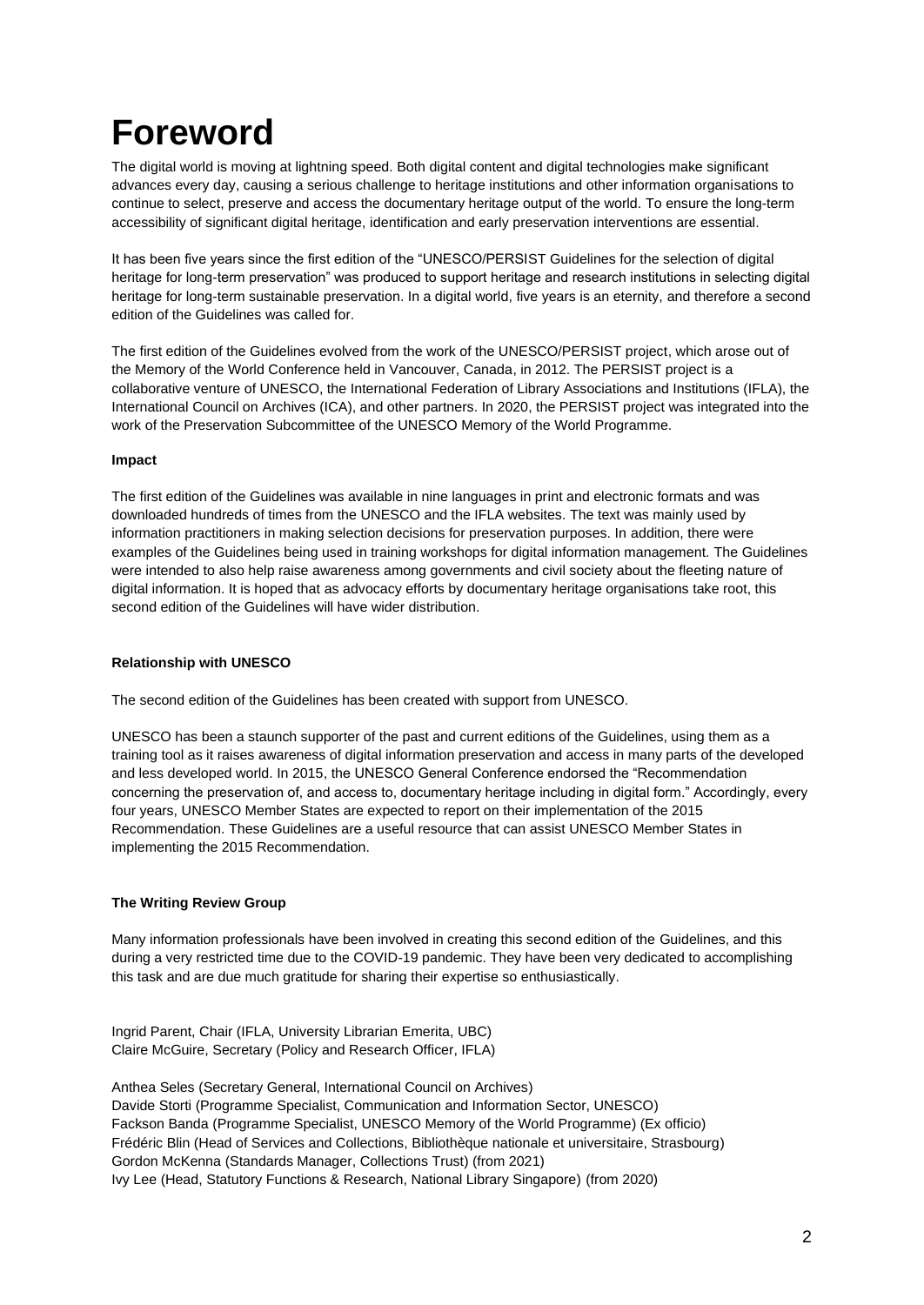Jenna Murdock Smith (Lead Archivist, Archives Branch, Library and Archives Canada) Julia Chee (Deputy director of Collections, National Library Singapore) (to 2020) Monika Hagedorn-Saupe (ICOM CIDOC Chair, Prussian Cultural Heritage Foundation) (to 2020) Steve Knight (Programme Director, Preservation Research, National Library of New Zealand) Winston Roberts (Senior Business Advisor, Office of the National Librarian, National Library of New Zealand)

We hope that you will find these Guidelines useful for your particular digital preservation needs.

<span id="page-3-0"></span>Please send comments or questions to IFLA[: ifla@ifla.org](mailto:ifla@ifla.org)

## **Introduction**

Heritage institutions — libraries, archives, and museums — traditionally bear the responsibility of preserving the intellectual and cultural resources produced by all of society. This important mission is now in jeopardy around the world due to the sheer volume, velocity and variety of information which is created and shared every day in digital form. In 2020, the International Data Corporation (IDC) Global DataSphere, which measures the amount of data created and consumed in the world each year, predicted that the amount of data created between 2020 and 2023 will be more than the data created over the previous 30 years (IDC, 2020). This exponential growth provides an increasing challenge to those working to preserve digitised and born-digital heritage for long-term accessibility.

### Audience

These Guidelines are meant to be applied in all parts of the world and be used in all contexts. The Guidelines acknowledge that they cannot be too specific in their application because cultural heritage policies differ among countries, regions, and institutions. They provide a starting point for libraries, archives, museums, and other heritage institutions when developing their own selection policies for preservation.

These Guidelines are targeted primarily towards the practitioners in cultural institutions who make the day-to-day decisions about which digital materials are candidates for long-term accessibility. They support practitioners in reviewing existing policies, highlighting important issues to consider, and providing guidance in drafting institutional policies. Senior administrators in cultural institutions will also find these Guidelines useful in planning and prioritising strategies and budgets for managing their resources.

## Key Challenges

Preserving the vast output of digital information is difficult not just because of its extent, but also due to its largely ephemeral nature. Digital media do not yet have the same longevity as physical objects, documents, and books, which often will survive for centuries. Digital file formats, storage media, and systems are ever evolving, jeopardising the future readability and integrity of digital heritage over a much shorter timeframe than paper and physical objects. Its availability for capture is fleeting. In addition, digital systems that are both tools for content creation and creations themselves are beginning to be recognised as digital content to be preserved.

The survival of digital heritage is much less assured than its traditional counterparts in our collections. Identification of significant digital information, items, or collections and early intervention are essential to ensuring long-term preservation. So too is addressing the economic burden of funding preservation — a challenge for national and institutional budgets, as well as a source of inequality between countries and communities.

It is clear that responsibility for the preservation of digital heritage goes beyond cultural institutions and will require the engagement and cooperation of both the public and private sectors, as well as content creators. The private sector will also face the challenge of preserving and ensuring access to its own digital information. This could be considered an opportunity for private-public sector cooperation and joint projects.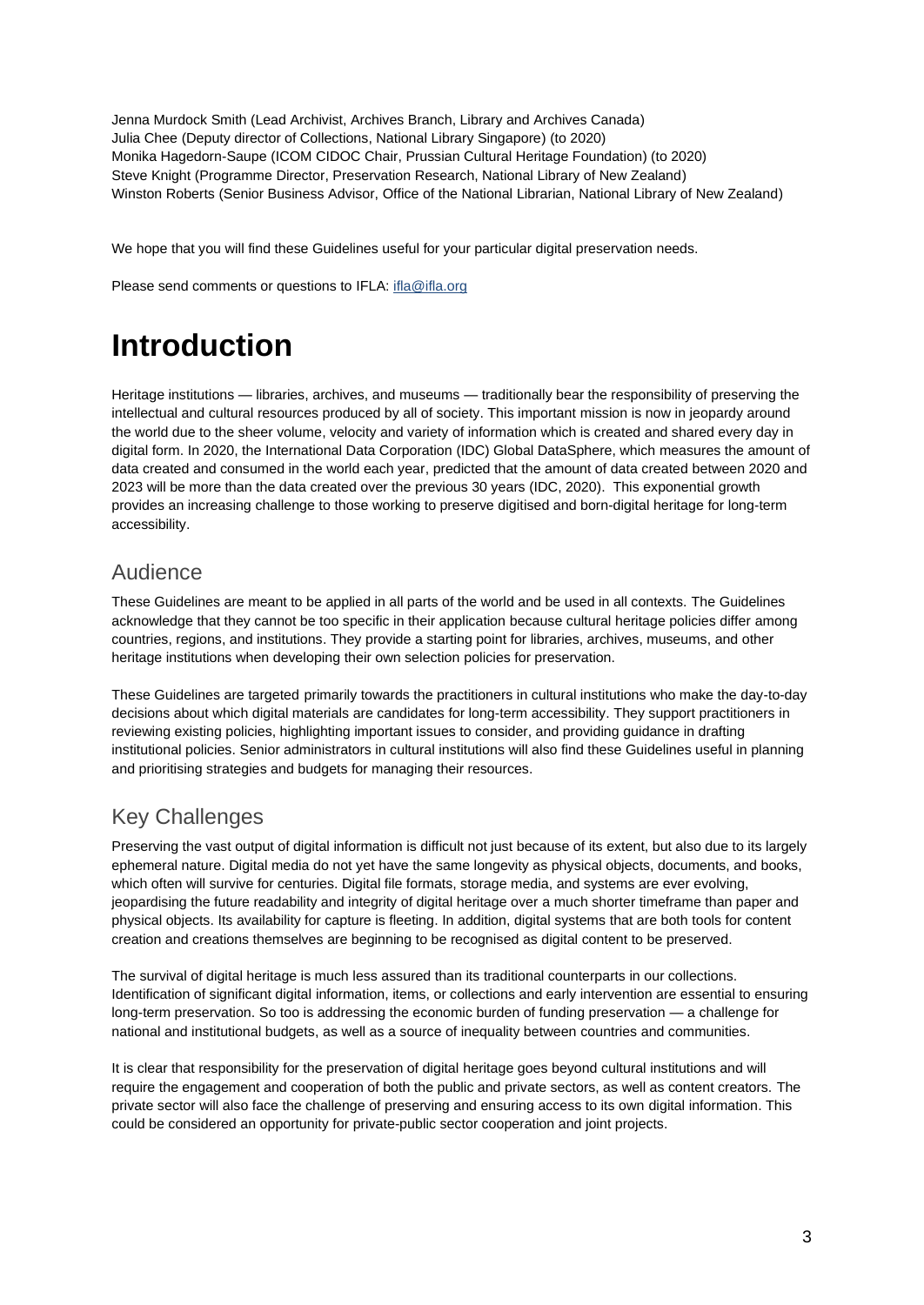### Diversity and Inclusion

The material for collection referred to by these Guidelines is intended to include digital content created by or about all ethnic, religious, gender, social, and political groups found in all regions of the world. The Content Task Force recommends that archives, libraries, and museums consult and collaborate with underrepresented communities when making selection decisions to ensure that documentary heritage created by and about these communities is identified for long-term digital preservation.

The Review Group recognises that it is not best equipped to speak to the needs and perspectives of all marginalised groups in these Guidelines. Future initiatives that are led by those communities, such as Guidelines for the selection of Indigenous digital heritage for long-term preservation, are therefore welcomed and encouraged.<sup>1</sup>

### Structure of the Guidelines

This second edition of the Guidelines is organised in two parts. *Part 1: The Impact of Digital Preservation on Selection Decisions* offers a concise look at the selection decisions which must be made by practitioners and others in order to preserve this new and significant part of the world's documentary heritage. Part 2 offers a deeper look at collecting in the digital environment.

These two parts are followed by several appendices, which provide more in-depth information related to several digital issues and their context.

## <span id="page-4-0"></span>**Part 1: The Impact of Digital Preservation on Selection Decisions**

## <span id="page-4-1"></span>Defining Digital Preservation

To define digital preservation, we refer to the definition provided by the Digital Preservation Coalition:

*Digital Preservation refers to the series of managed activities necessary to ensure continued access to digital materials for as long as necessary. Digital preservation… refers to all of the actions required to maintain access to digital materials beyond the limits of media failure or technological and organisational change. Those materials may be records created during the day-to-day business of an organisation; "born-digital" materials created for a specific purpose (e.g., teaching resources); or the products of digitisation projects* (Digital Preservation Handbook, 2015).

Digital preservation ensures long-term access to digital information across time, technologies, and semantic shift, and has long-term benefits, which may be social (evidence of government), cultural (national identity), and economic (use and re-use, innovation).

The digital shift has radically changed how cultural heritage is made, stored, preserved, disseminated, consumed, and monetised. Citizens' roles have also changed dramatically, shifting from passive observers to active participants and content producers with many new and exciting opportunities for engagement, creative use, and access (Tammaro, 2016).

 $<sup>1</sup>$  For introductory knowledge on Indigenous data governance, we recommend referencing the CARE Principles</sup> for Indigenous Data Governance:<https://www.gida-global.org/care>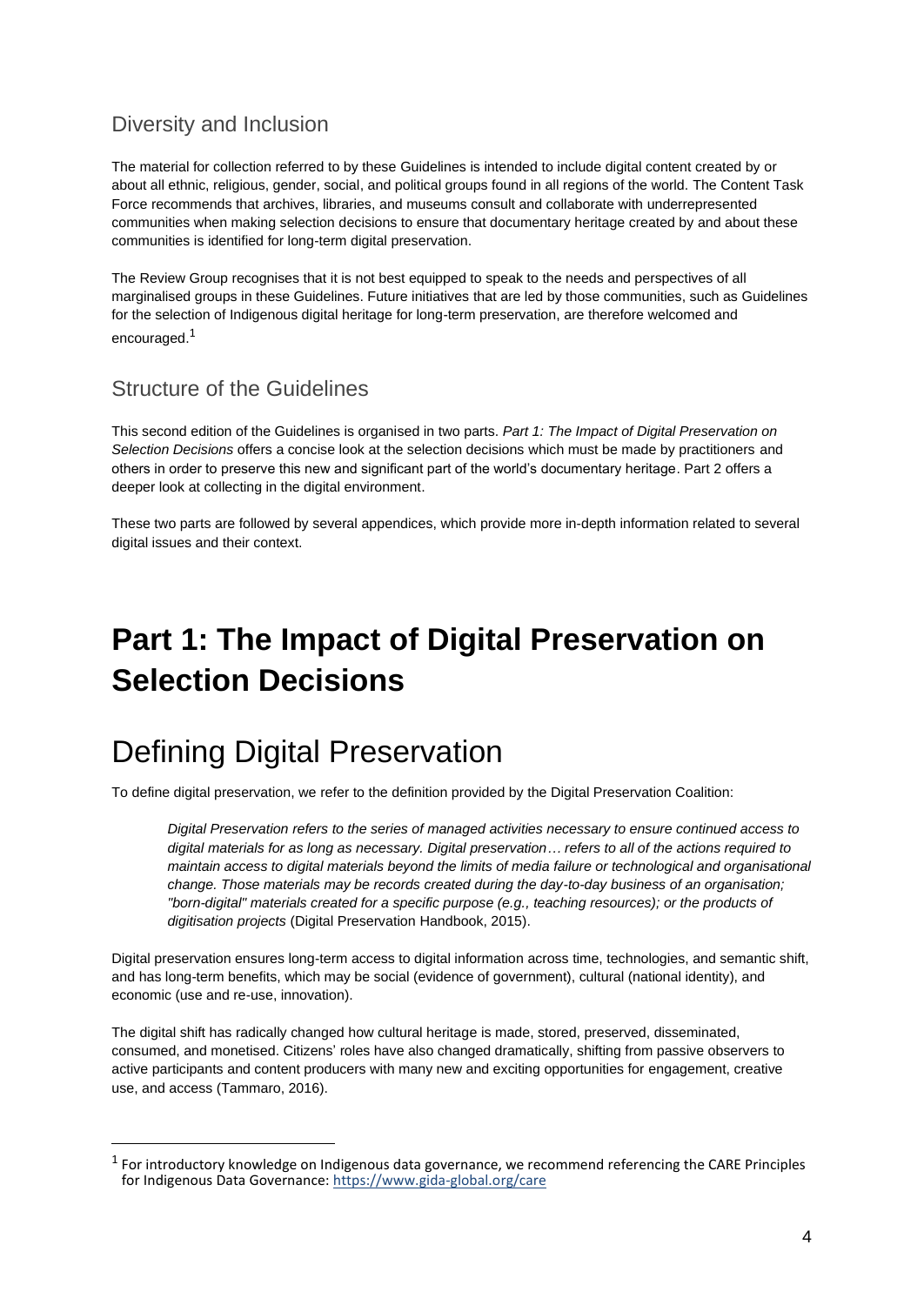The digital environment has created new forms of expression, ranging from web pages and interactive social media sites to private research databases, digital artworks, and online gaming environments. These materials blur boundaries and lines of responsibility, and they challenge past approaches to collecting.

Existing mandates and collecting policies often do not cover these new forms of digital heritage. Our collective neglect of these new forms raises the risk of creating large gaps in our cultural heritage for future generations.

As an example, although the value of individual posts on blogs or social media may be marginal, collectively they constitute a unique record of contemporary society — the discussions, thoughts, and achievements of billions of individuals. If preserved, this will represent an incomparable source of knowledge for future generations. Depending on the mandate of the institutions, focusing only on the "best" part of this output may introduce biases and prevent any analysis of contemporary digital creation as part of a whole.

Few, if any, heritage institutions have the resources, and in some cases the rights, to harvest and preserve *en bloc* this social output in digital form. *This is the paradox of selection in the digital age.* Selection is essential, as it is economically and technically impossible, and often legally prohibited, to collect all current digital heritage.

Selecting for long-term preservation will thus be a critical function of heritage institutions in the digital age and will need to be punctuated by practical, pragmatic, and collaborative approaches to capture a representative historical record.

## How Does Collecting Digital Material Differ from Traditional Material?

Digital materials provide unique challenges, as they can often only be archived adequately in digital form. There is no non-digital equivalent that retains all the essential information and functionality it provides, and digital preservation is only useful if the material can be accessed at a later date (Digital Preservation Coalition, 2015).

Key differences between the collection of digital material versus traditional collecting include:

- The speed and complexity of change in the digital arena
- The need for intermediary tools and services to understand and manipulate the digital object
- The volume of information that must be reviewed for selection
- Continuing hardware and software obsolescence over time
- The speed and near invisibility of decay in digital content
- The scale at which digital collecting, storage, and preservation will increasingly need to be undertaken with the move from petabytes to exabytes over time.

See *Appendix 1: Digital vs Traditional Collecting* for a more detailed look at key similarities and differences between traditional and digital collecting.

Practitioners should also be aware that they must select and appraise materials across formats, as paper and digital often coexist in what can be referred to as a long *hybrid tail.* Selection practices therefore must be approached holistically, rather than as purely digital or purely paper/analogue. Other challenges arise relating to interlinking paper and digital formats to enable researchers a view in the round, but that is out of scope for these Guidelines.

## Digital Material Types

Many traditional forms of cultural heritage now have digital equivalents, which often fit well within our existing practices and mandates. These include books, periodicals, government records, private correspondence, personal diaries, maps, photographs, film and sound recordings, artefacts, and works of art.

In addition to digital equivalents of analogue materials, digital heritage also takes the form of social media, Virtual Reality (VR) and Augmented reality (AR) material, digital art, web archiving, and many others.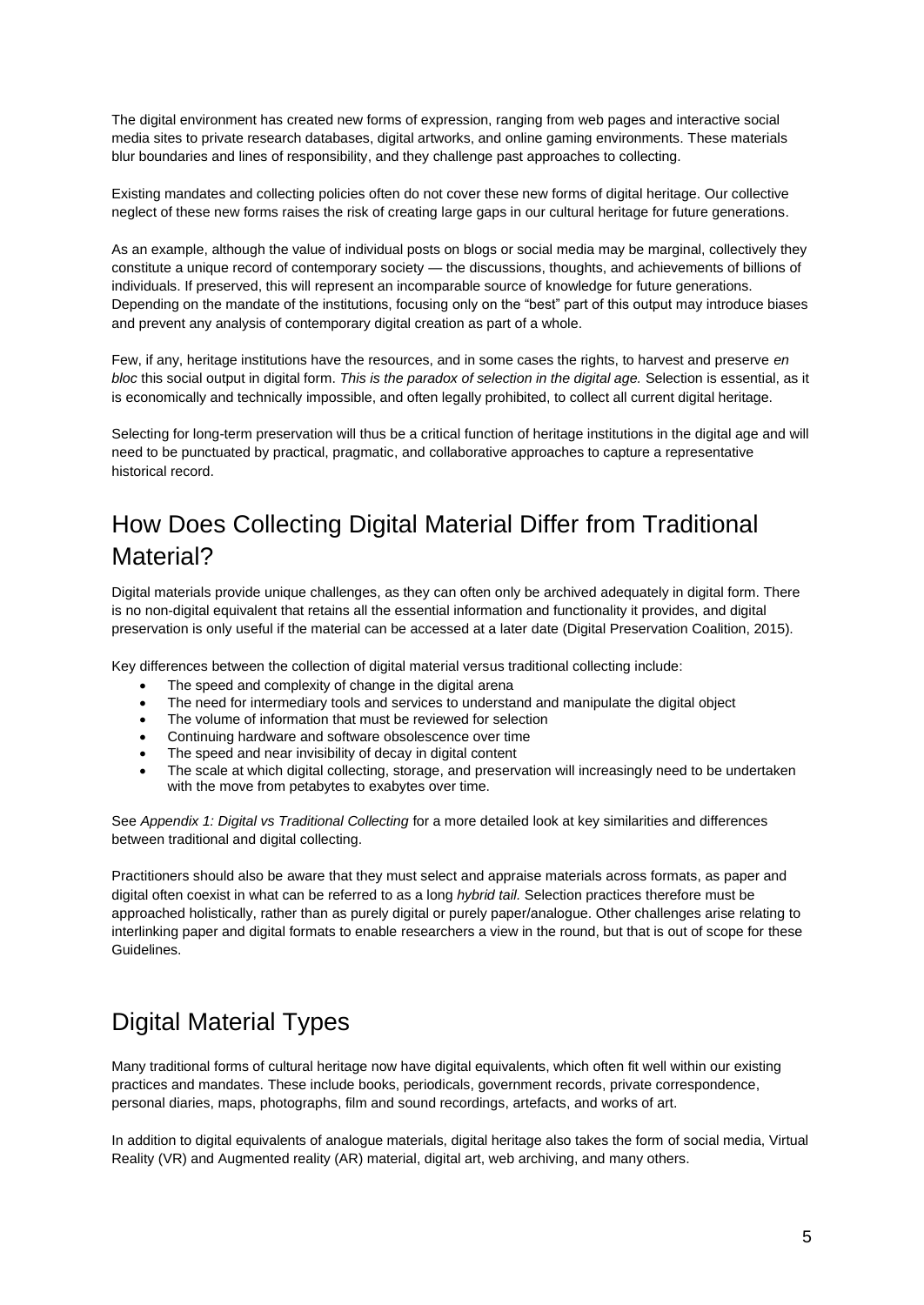While it is not possible to include an exhaustive list of all types of digital materials that one should consider, the Review Group felt it was important to examine several types of materials that may not be included in traditional content selection strategies.

Refer to the Appendices for a deeper look into selection of software source code, research data, social media, and artificial intelligence for long-term preservation.

## <span id="page-6-0"></span>Developing Selection Criteria

Existing institutional missions, mandates, and collection development policies for physical collections, in most cases, will provide the starting point and essential guidance for assessing and selecting digital heritage. These should now be adapted to embrace new forms of digital expression.

Evaluating and assessing digital heritage should be based on many of the same principles that underlie traditional selection, such as context and provenance, while acknowledging that some aspects of traditional collection may not transfer into the digital environment. Digital heritage also requires consideration for new issues of long-term accessibility, use, and preservation in making selection decisions.

## <span id="page-6-1"></span>Criteria for Selection

An institution should answer these questions by evaluating the relative **significance** of the digital heritage to its mandate and public; by assessing its **sustainability**, that is, the institution's capacity to preserve it for long-term access and use;<sup>2</sup> and by considering its **availability** in other heritage institutions, that is, its prospects for preservation elsewhere and the most appropriate institution or community group to preserve it.

The concepts of significance and sustainability in this environment must be evaluated in light of institutional mandates and resources. Availability looks outward to other institutions in the heritage community to assess the level of risk to the digital heritage's long-term survival. Particular attention must be paid to heritage that is at risk of being lost over the short to medium term, as well as heritage deemed to be of broad human significance, such as collections included on UNESCO's Memory of the World International Register.

Bearing in mind that every memory institution is unique in its mandate, collections policy, and resources, we offer below a series of steps and questions that can frame digital selection decisions. This approach can be scaled to the individual needs of institutions which are diverse in purpose and size. Even if not adopted, these steps can form the point of departure for an institutional discussion about the selection of digital heritage for long-term preservation.

## <span id="page-6-2"></span>Strategies for Collecting Digital Heritage

Heritage institutions must evolve their existing approaches to address the digital environment. It is likely that this will include adapting one or more of the following strategies or approaches.

### **Selection**

Selection is used when heritage professionals — archivists, librarians, and curators — identify material for addition to their collections based on specific criteria. These criteria can vary widely depending on the type of institution, its collecting mandate, its resources, and the type and extent of material available for acquisition. The

 $2$  It should be noted that institutions may choose to select significant records that may not be sustainable, with a view that infrastructures or technologies may be developed to allow their preservation or readability at a later point.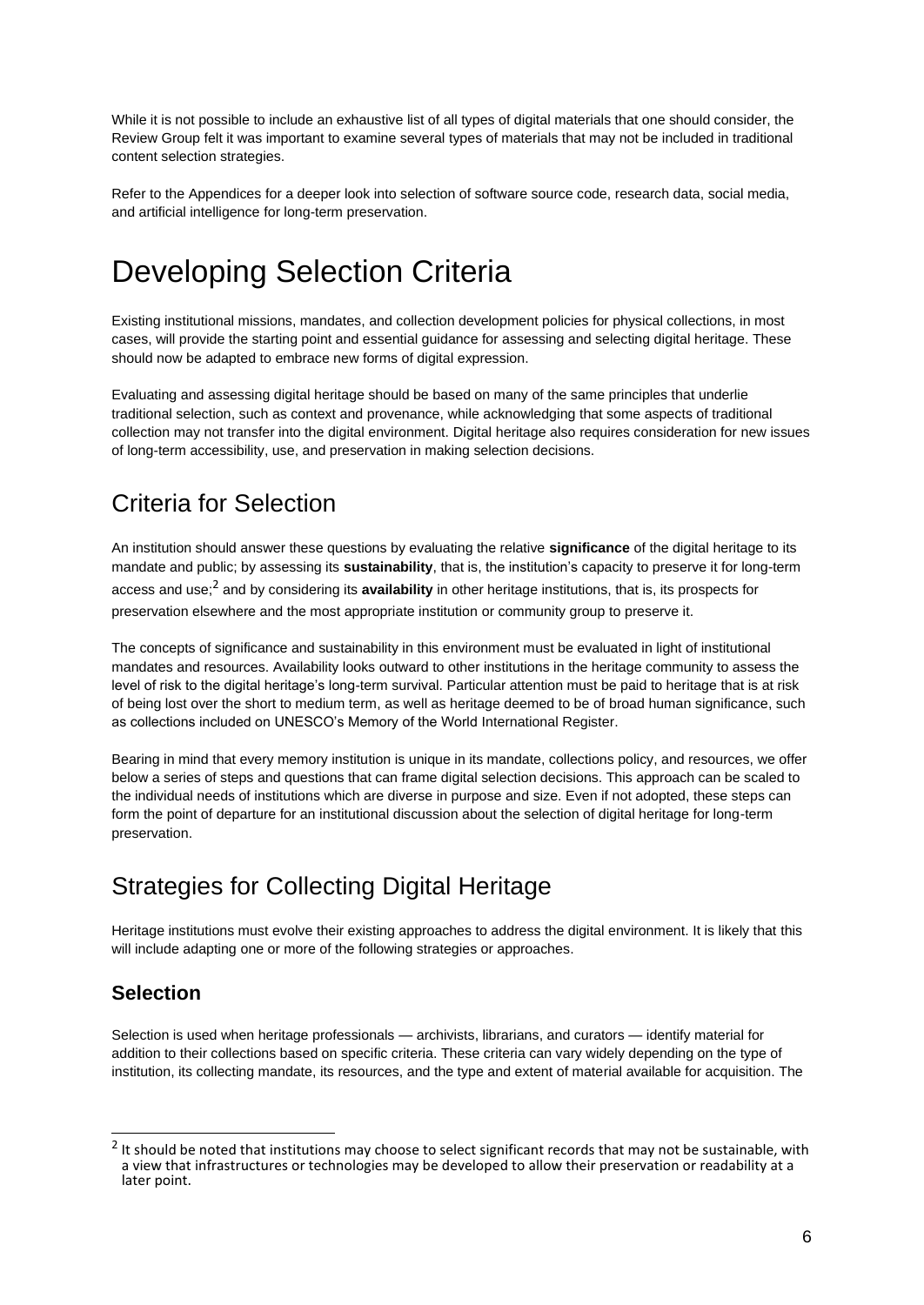selection criteria are generally expressed or defined in a collecting or acquisition policy, and may be based on the following criteria (which may also be combined):

- *Function:* Documentary heritage institutions such as archives will select records for long-term value based on the work carried out by an institution or government. Example: Diplomatic wires are important reporting functions in Ministries of Foreign Affairs.
- *Subject/Topic*. An institution will focus on and attempt to document one or more subject areas. For example, all websites dedicated to a specific painter or locality, or a web crawl to document a specific event such as a political election or arts festival.
- *Creator/Provenance*. An institution will focus on particular creators of heritage or provenance. For example, an archive might acquire the digital records of authors of a particular region; or a museum might collect works of the artists of a particular movement.
- *Type/Format*. An institution might collect by the type or format of content (e.g., digital photography, music recordings, film, video games).

In some cases, institutions may choose to capture all the digital heritage material now and apply selection criteria at a later date, in a form of deferred selection. Below are two specific collection practices: comprehensive collecting and representative sampling.

### Comprehensive Collection

Comprehensive collecting is used to acquire all of the material produced on a given subject area, time period, or geographic region. This approach requires significant institutional resources, or a narrow focus. Legal deposit of publications is perhaps the most familiar comprehensive approach, in which a national library attempts to collect the entire publishing output of the nation through a legal requirement for publishers to deposit copies of each publication they produce. Museums too might seek to gather all works created in a particular period.

Archives do employ comprehensive collecting practices in certain cases. For example, they might attempt to collect everything related to an influential public figure or particular nationally significant event.

### Representative Sampling

Sampling is another approach used to identify material for long-term preservation. It is often used when an institution does not have the resources or capacity to collect comprehensively and when differentiating the material by specific selection criteria is problematic. In these cases, sampling offers a means of capturing a representative picture, making selection and preservation more manageable and less resource-intensive.

For example, a national library might perform regular crawls of a whole national web domain to preserve at different times a representative portrait of its national presence online. An archive might select government case files by using a sampling methodology, such as keeping only the most-documented cases, or those from a given year, or that begin with a given letter of the alphabet, or those determined by statistical analysis.<sup>3</sup>

## Consider the Context

Before embarking on a project to select digital heritage, it can be useful to consider the overall contextual milieu at work. With increasingly vast amounts of information facing heritage professionals in a digital world, keeping attuned to context when researching and making selection decisions can save valuable time and resources and can lend a clarity to decision-making, which is at risk of becoming muddied in complex digital environments.

Examining the context of creation of the digital heritage, and the interrelationships between creators, activities, and systems can facilitate decision-making at a more strategic level. Considering context while navigating the

<sup>&</sup>lt;sup>3</sup> Limitations with this approach have been identified by some government archives. See Cook, 1991.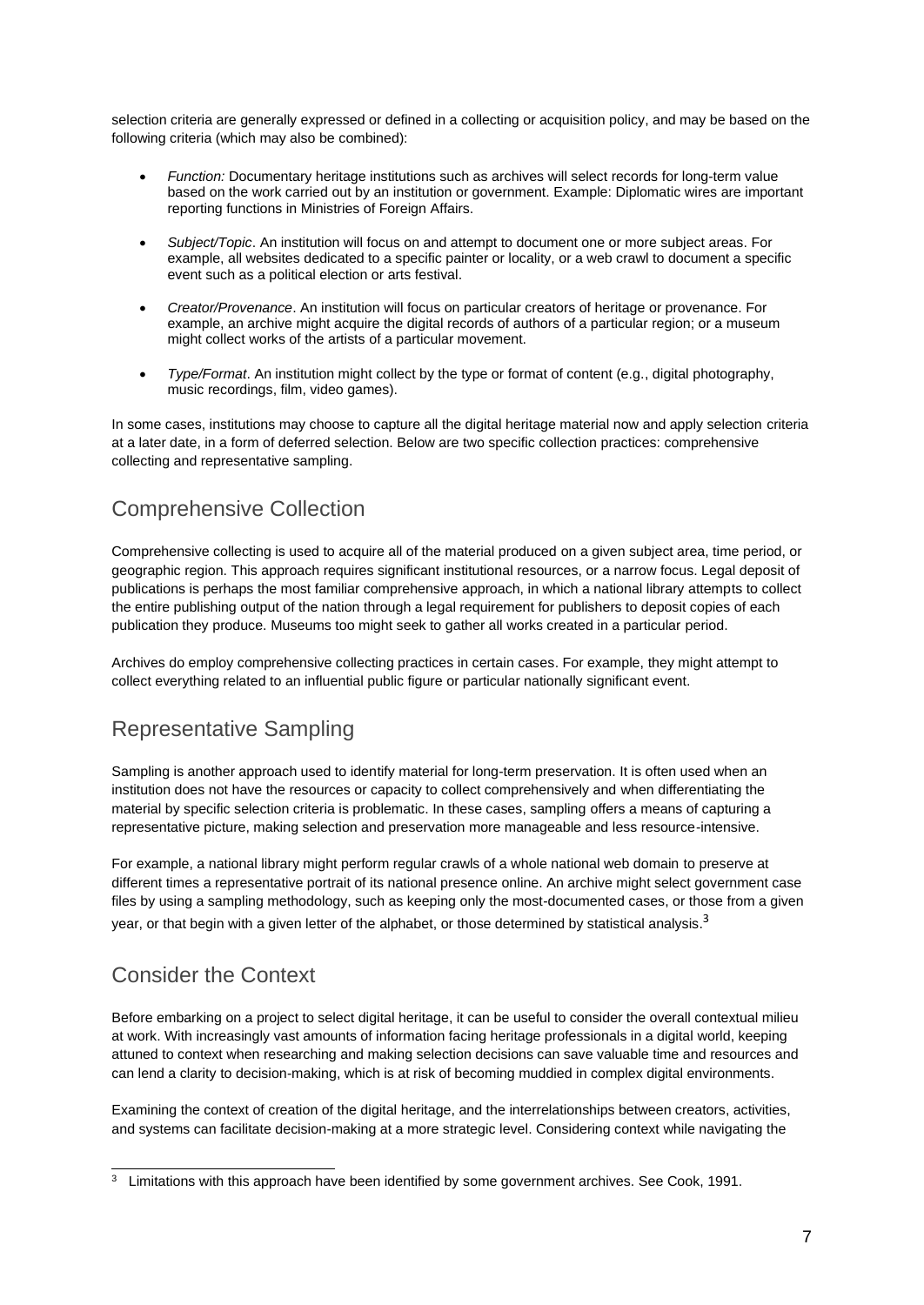decision tree below can be a useful guiding principle that can diminish tangents and will ensure that institutions acquire digital heritage with the metadata/provenance essential to preserving it and making it accessible.

As such, contextual considerations ("context checks") have been included throughout the decision tree to assist with this analysis.

## <span id="page-8-0"></span>Decision Tree for Selection in an Individual Institution

This approach consists of four steps, posed in a series of questions, to support consistent, evidence-based evaluation:

### Step 1: Identification

Define the parameters of the project, if appropriate. Determine whether a *yes/no* decision is sufficient, or if a relative evaluation (high, medium, low) is required to compare materials.

Identify the material to be acquired or evaluated.

- What is its title, creator, provenance, extent, condition?
- Does the institution have the capacity and the rights to capture, preserve, and make available all the data/records/information?
- What kind and what amount of metadata is available? If the metadata is corrupted, how will this be addressed? 4

Document your decision-making process in this step and keep the record. Ensure the record is kept up-to-date and accessible.

*Context check:* Can identification be done at a higher level than the digital object itself? Are there functions or activities that can guide selection decisions?

For example, government archives may decide not to acquire any records created by administrative activities because they are sufficiently documented through high-level policy instruments and records supporting overall decision-making.

### Step 2: Legal Framework

Start by asking the following questions to identify legal issues relating to the long-term preservation of your material:

- Does the institution have a legal obligation to preserve the material? Does the institution's mandate or policies on digital preservation and collections development require the preservation of this material?
- Have you considered potential obstacles to preservation, such as intellectual property rights or privacy restrictions?

If yes, preserve. If a positive decision is confirmed and no further selection is necessary, no further steps are required.

Document your decision-making process in this step and keep the record. Ensure the record is kept up-to-date and accessible.

<sup>4</sup> Metadata may be incomplete or corrupted because of migration, but this should not preclude a record from selection. It may be the institution retains the record, but supplements the metadata or finds an alternative mechanism to make it available while providing an explanation of the incompleteness of the metadata.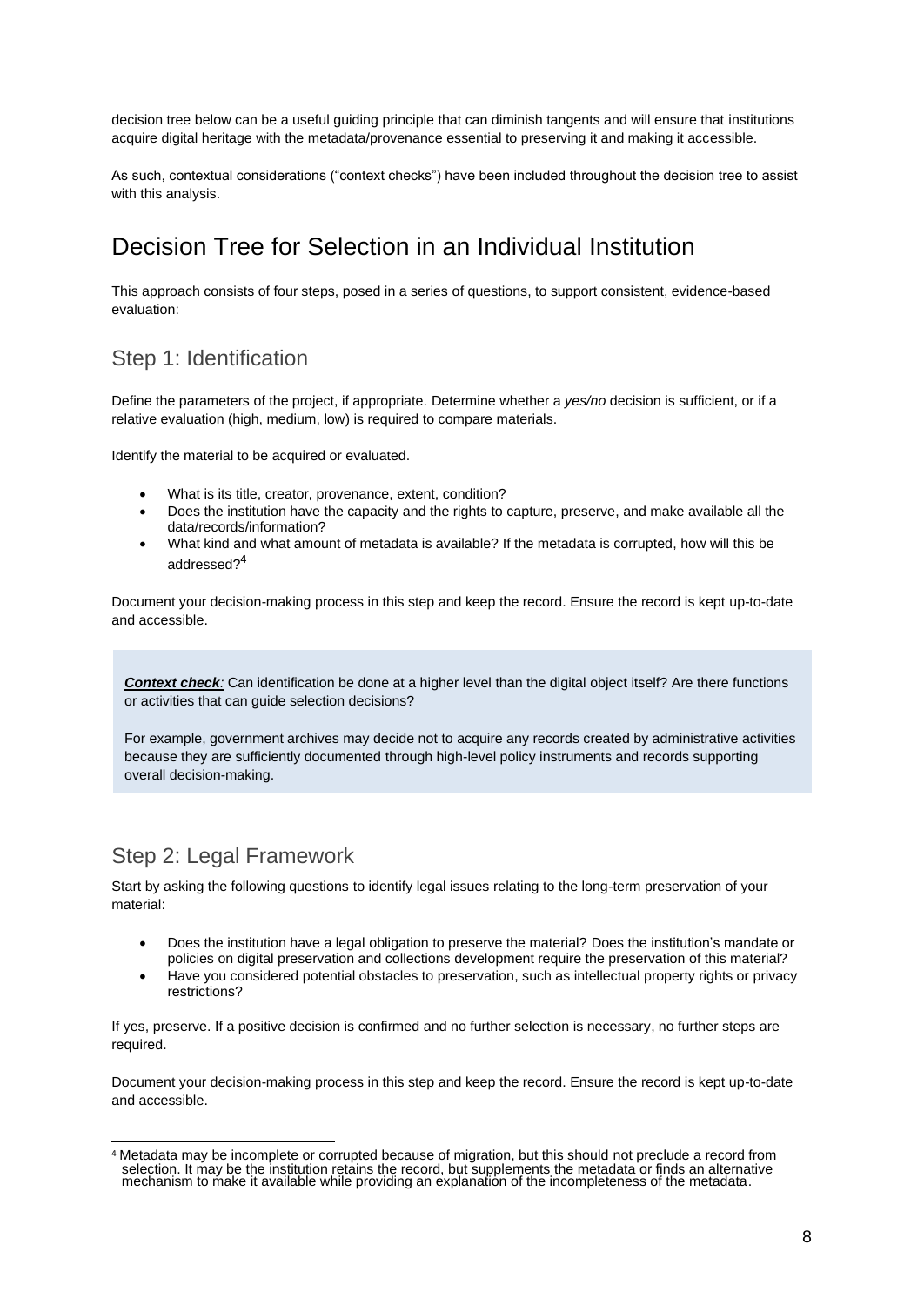## Step 3: Application of Selection Criteria

If further selection is required, the institution can assess the material using three selection criteria: **significance**, **sustainability**, and **availability**. These criteria should be assessed in whichever order is most efficient or effective for the institution, generally beginning with the easiest criteria to evaluate and proceeding until a final decision is reached.

### **3(a): Significance**

To determine the significance of an object, you will need to ask a series of questions regarding its authenticity, origin, reason for creation, and value to those who have created it. Start with the following:

- How closely do these values support and align with the institutional mission and mandate?
- Is the digital object born-digital or is it a surrogate of a physical item? Does the physical item still exist?
- Does it have significant social, cultural, historical, or artistic value for the community served by the institution, for the community that created the object, or for humanity as a whole?
- Does it have significant information, content, use, or research value?
- How will the institution's stakeholders (clients, sponsors, society) be affected if this digital item is not preserved?
- Is the documentary heritage material created by or about Indigenous people or an underrepresented community? If so, consultations with such communities should be considered as part of the selection process.

If the digital item is significant in relation to these criteria, consider preserving. Document your decision-making process in this step and keep the record. Ensure the record is kept up-to-date and accessible.

*Context check:* What information exists to identify activities/functions/creators that can aid with selection?

For example, are there any business analyses or administrative histories that can provide insight into why and how the digital heritage material was created? Can this help identify places/points of creation that may be crucial to document? What are the relationships among various activities/functions/creators that may reveal significant areas of value?

### **3(b): Sustainability**

Before selecting digital heritage for long-term preservation, you must examine your capacity to provide sustainable access to the material.

The questions provided here are points of reflection. If an institution does not have the resources, capabilities, technical capacity, and/or budget to preserve and make material accessible, this does not necessarily mean that it should not acquire that material. There may need to be short-term, interim solutions developed to enable preservation and/or access. These decisions will need to be made on a case-by-case basis at the discretion of the institution and stakeholders involved.

It is important to remember that digital preservation is not simply a technical problem requiring only technical solutions. Curators, collection managers, information managers, conservators, and others responsible for the preservation of physical collections must understand the preservation needs of digital material. Ensuring that all jurisdictions are aligned in understanding the collecting aims of cultural organisations and the ethics that underpin the care of their digital collections will help meet the increasing challenge of building and sustaining these collections over time.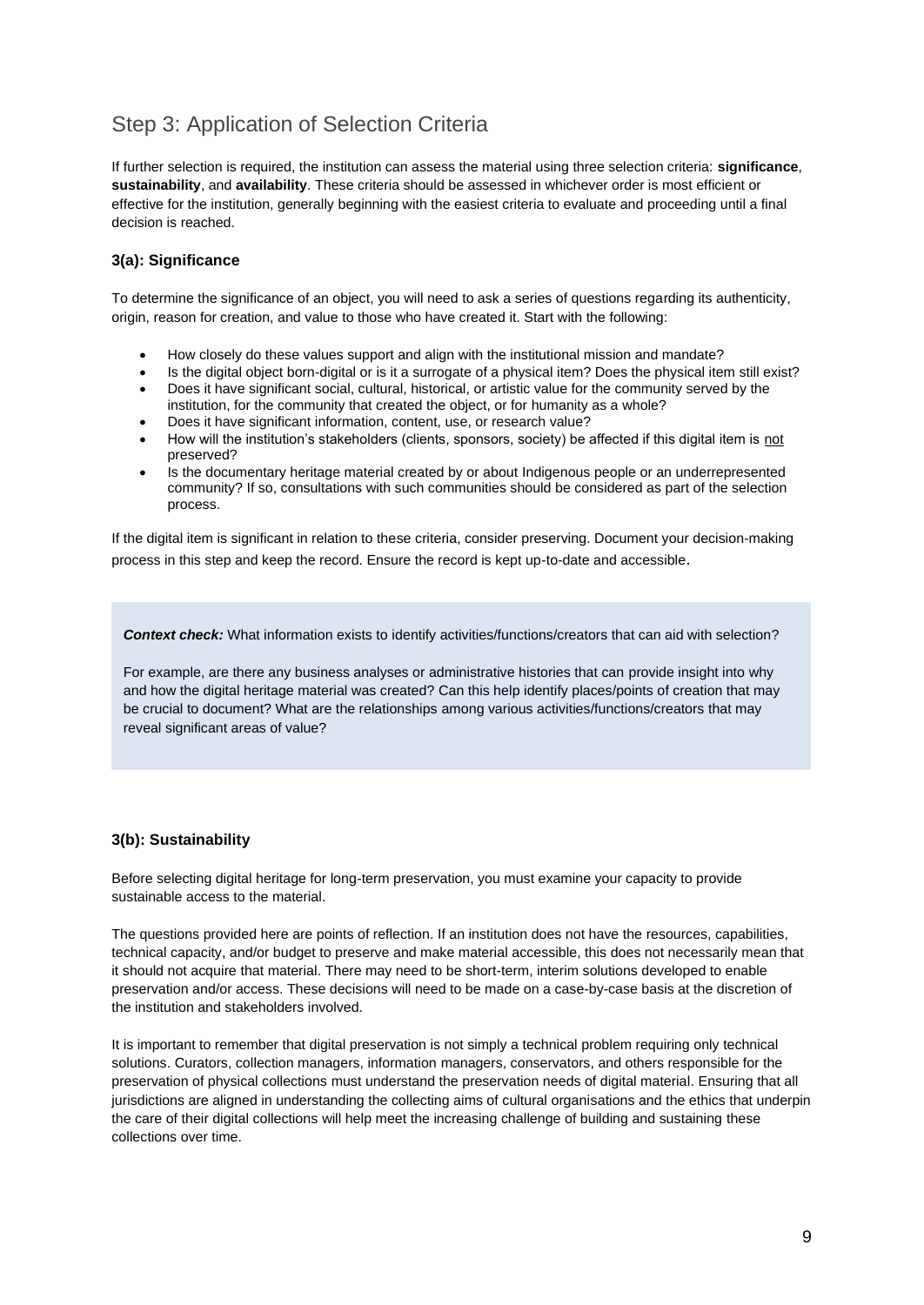In every case, assessment of "sustainability" should be closely informed by "significance" and "context." Start by asking yourself the following questions:

- Does the institution have sufficient infrastructure to preserve digital heritage materials? If not, is there a contingency plan to ensure the sustainability of the material?
- Does the institution have technical capacity to comprehend, migrate and preserve the digital heritage?
- Are specific rights required to transfer or migrate the material to different file formats and/or physical carriers?
- Is sufficient metadata available to access and preserve the digital heritage?
- $\bullet$  Is the format of the digital item suitable for preservation, or should it be migrated?<sup>5</sup>
- Can the institution make the material accessible for research, exhibition, or other use to meet the public's expectations?

Document your decision-making process in this step and keep the record. Ensure the record is kept up-to-date and accessible.

*Context check:* How was the digital heritage created and used over time? Are there links between systems or datasets that may alter the valuation of the digital heritage or create preservation concerns?

Understanding the intellectual control of the material over the course of its life can provide valuable clues for determining whether it is suitable for acquisition. For example, understanding the systems that an organisation used and the classification structures that were in place can be essential in making sense of why the digital heritage material looks the way it does.

A system may have been adapted to be used differently than the way for which it was originally designed. Thinking about the context of creation can allow an institution to select digital heritage material as early as possible in its life cycle — ideally prior to creation.

This can create opportunities for memory institutions to work with creators, advising on how their infrastructure and formats can be established from the outset to support long-term preservation.

### **Redundancy**

Important digital heritage, including master files with associated metadata, should exist in multiple copies that are stored in at least two different physical locations. Heritage institutions can use a mix of on-site, off-site, and distributed cloud-based storage, but digital originals should be backed up in at least one other location. Storage sites should be chosen to diminish the risk of loss due to natural or human-caused disasters and economic or political crises.

### **Active management**

Heritage institutions should actively manage their digital heritage assets to ensure their accessibility and integrity over the long term. Digital heritage should be preserved in open and well-documented file formats, without encryption, and at least lossless compression. This method is strongly recommended for heritage institutions in the active management of digital objects. Storage should use two or more different types of storage media, ranging from institutional servers to portable media (e.g., magnetic disk, optical media, or magnetic tape).

Systems failure over the long term can cause vital information loss to stored digital heritage. Many institutions guard against this by using a periodic media refresh, consisting of reading in the digital data, checking for errors using error correction techniques, and rewriting on new media. To avoid software failure, digital data owners often use standards-based protocols for access to data storage, where different storage sites are running

<sup>5</sup> While there is an argument to be made for all formats to be preserved, this decision will depend on the practitioner's resources and infrastructure.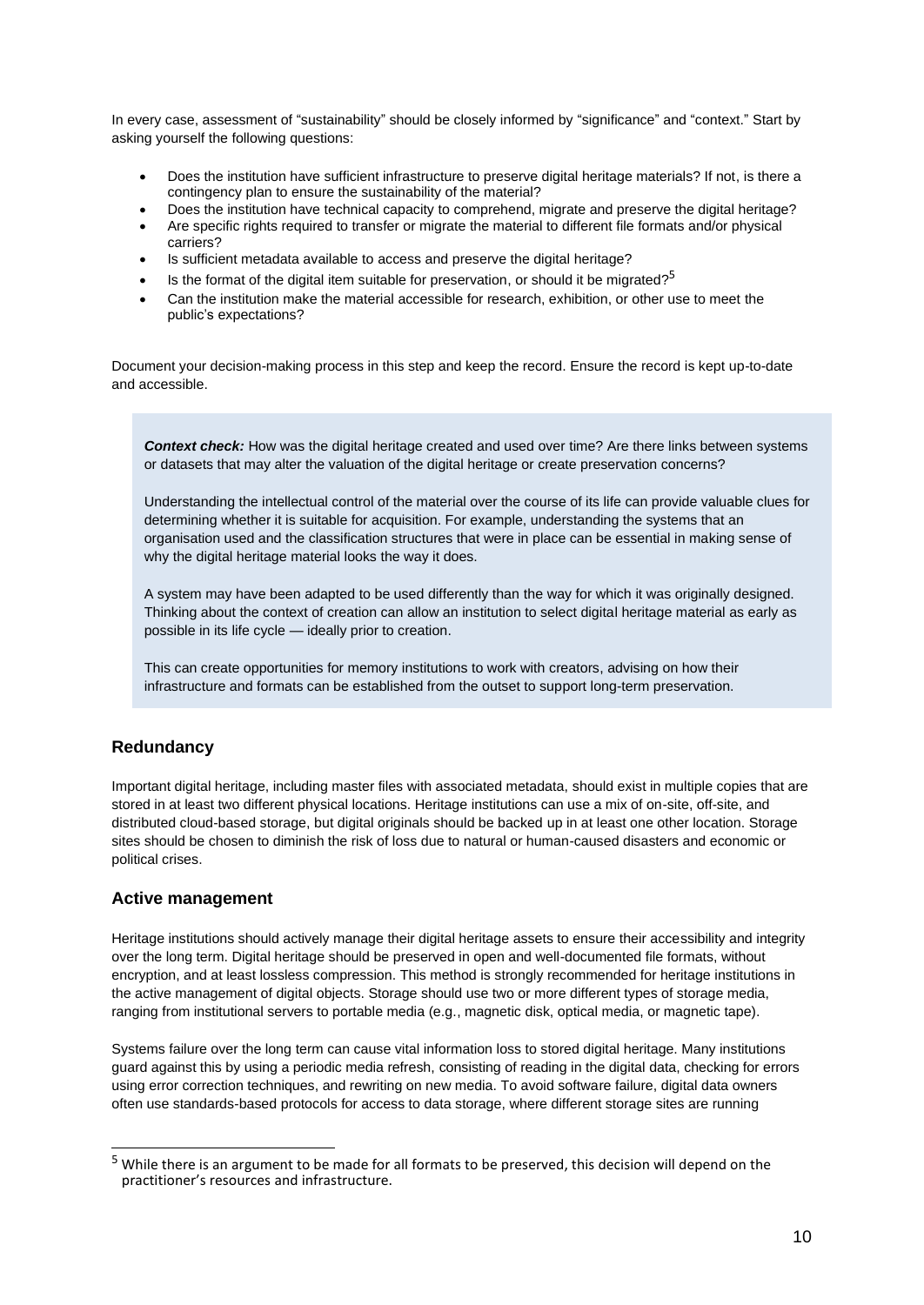different implementations of the storage software. Therefore, the integrity and reliability of data does not depend on the integrity and reliability of any single implementation.

### **3(c): Availability**

Consider the general availability of the digital heritage in other institutions in the heritage community or network. Start by asking the following:

- Is this institution the only one preserving this material, or are exact duplicate copies held by other institutions? Does it inform the fonds?<sup>6</sup> Or the overall institutional collection? Is it rare or unique, or is it widely duplicated?
- Where will it receive the most use or be of the most benefit to the public?
- Is it at risk at other institutions?
- Is this institution the most appropriate or best-placed to preserve and make accessible this digital heritage?
- Keep in mind that a certain amount of redundancy is necessary to secure proper preservation of digital heritage. See more on Redundancy in Appendix 6.

Availability, as with sustainability, should be informed by significance and context, especially if the records under consideration concern or were created by an underrepresented community.

Document your decision-making process in this step and keep the record. Ensure the record is kept up-to-date and accessible.

*Context check:* Are there important relationships among activities/functions/creators that can aid with selection?

#### **Step 4: Decision**

Compile and review all the records made during the process and make a decision based on the results from steps 1 to 3.

This approach is flexible; not every question will be applicable to each institution. Nor is the order of the criteria set in stone; for example, in some cases step 3(c) might be better assessed before steps 3(a) and 3(b), particularly if another institution is clearly more appropriate.

Document and record the rationale and justification for the evaluation or decision. This is vital, both for governance and to capture important information for potential reappraisal in the future. Prepare a written statement of the digital heritage's significance, context of creation, and its technical preservation issues, incorporating the answers to the questions in steps 1 to 3. The arguments behind the decision are often more important than the evaluation itself. A standard institutional evaluation form or appraisal document should be created to capture these arguments and be a record of the decision.

Despite these potential variances in application, following this approach should support heritage institutions in making better decisions in selecting digital material for long-term preservation.

 $6$  Archival term, referring to the records aggregated from a given creator.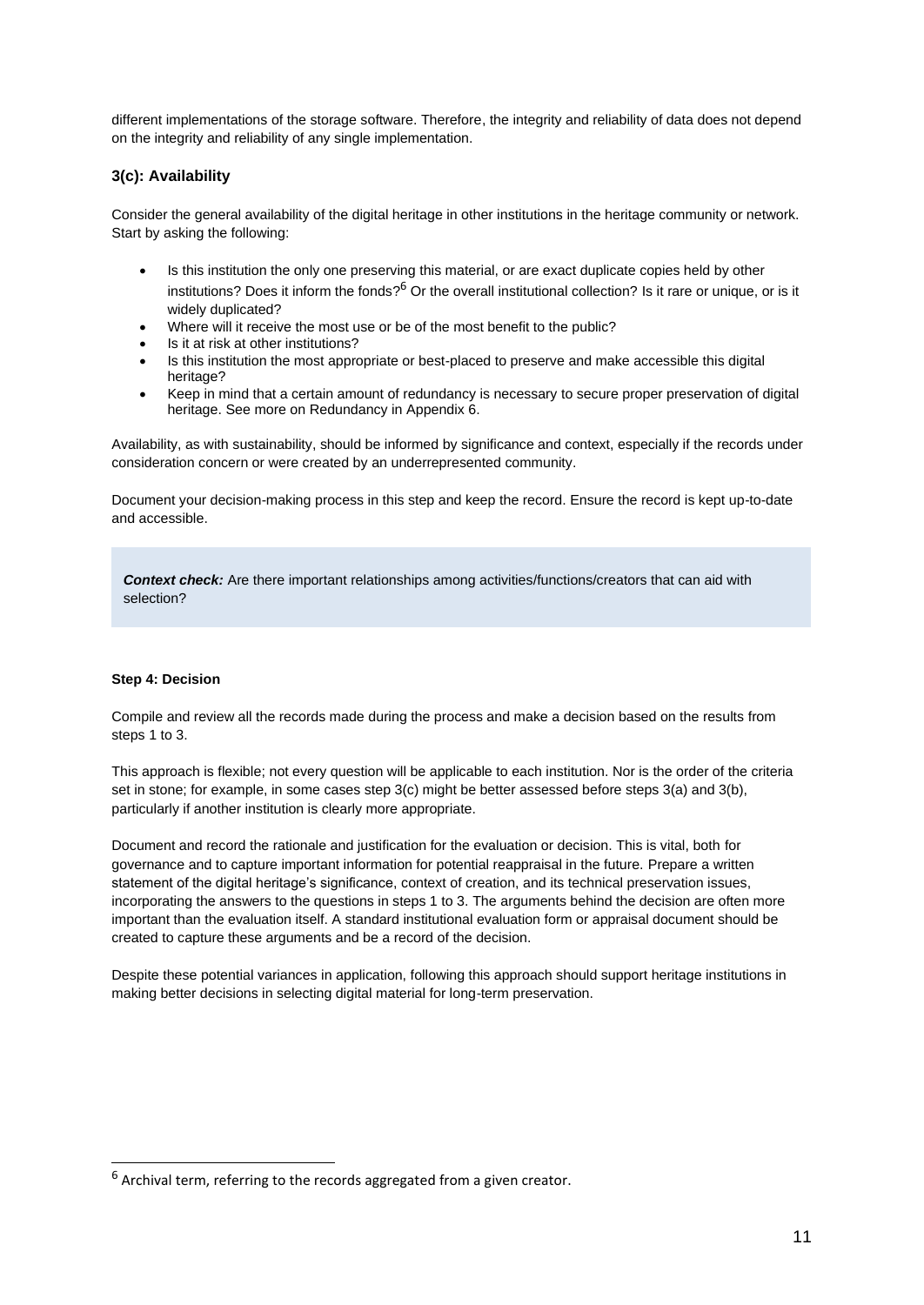## <span id="page-12-0"></span>**Part 2: A Deeper Look at Collecting in the Digital Environment**

When setting up a digital selection and preservation programme, it can be helpful to consider how collecting digital content may affect internal processes within one's institution. It is also beneficial to examine external issues, such as legal challenges and the role of partnerships, which both impact long-term digital preservation.

## Digital Selection in Libraries, Museums, and **Archives**

In the digital world, the operating models and modes of serving the public being used by libraries, museums, and archives are changing rapidly. In this digital context, it is important that information professionals do not leave their traditional collection management activities to the technologists.

Digital is a paradigm shift and a clear challenge to the collection/preservation mandate, which requires a rethinking of how heritage institutions identify significance and assess value. This also emphasises the need for practitioners in libraries, archives, and museums to consider digital collecting together with traditional collection management processes, while acknowledging that each has unique considerations and approaches.

While some of the boundaries between libraries, archives, and museums are blurring in the digital age, there are still particular issues to keep in mind that are of specific relevance to each.

## Libraries

Libraries will face the challenge of digital selection with respect to e-publications, harvesting of websites, and proprietary content in social media sites such as Facebook and YouTube. National libraries striving to build a comprehensive collection, often with a strong tradition of legal deposit, will have to adopt selection for more ephemeral publications in digital form. In the past, selection was done, in effect, by publishers who "curated" creative output through editorial choices that determined what would be published. In the democratised world of self-publishing and e-books, national libraries will have to modify past comprehensive approaches and adopt criteria to select for long-term preservation.

Although not all libraries hold cultural heritage collections that are recognised as significant in national or international frameworks, many are collectors of local or regional memory. The record of this memory, such as newspapers and audio-visual recordings, is increasingly likely to be born-digital material.

As libraries are mandated to serve their community's needs, long-term accessibility and use are essential to preservation. Digital collections must be established with usability and means of discovery as central tenets. Selecting digital items for long-term preservation for some libraries may focus primarily on evaluating publications already in their collection, originally acquired for short-term use, rather than assessing new publications for acquisition.

At any size, most libraries will benefit from codifying their digital selection process and structuring their selection criteria on similar values shared among memory institutions. This will help libraries identify the types of digital material that may fall within their mandate to select for long-term preservation, avoiding both duplication and potential loss of material.

## Museums

Museums with strong and well-developed collections of physical material culture generally acquire for permanent preservation and make collections development decisions in this context. This material culture is now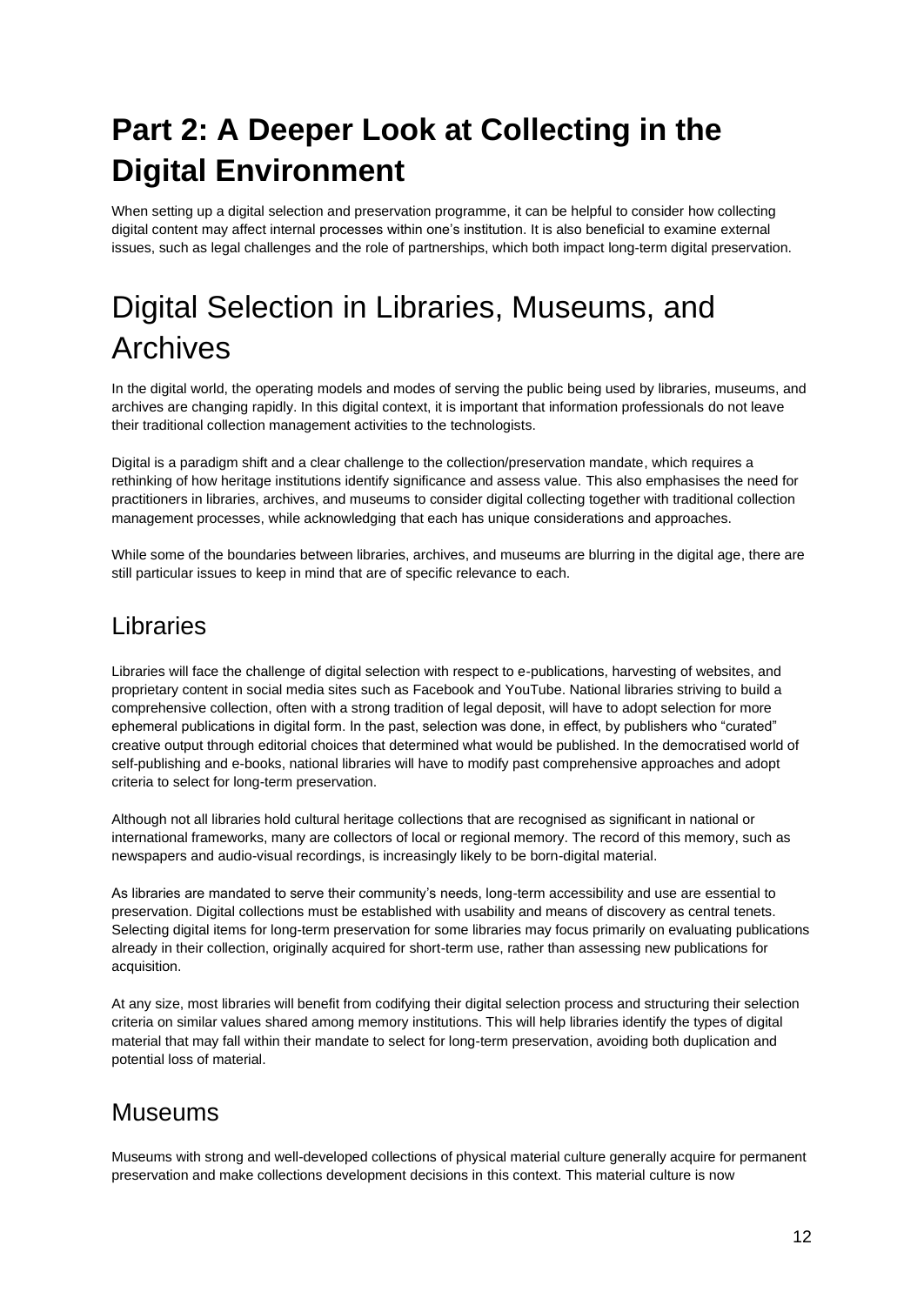increasingly digital — for example, machines which are driven by computer software, born-digital works of art, digital installation artworks, and digital documentation of archaeological sites. Research information related to the physical holdings of museums is also increasingly digital.

Further, museums are collecting digital heritage with a substantial physical component — for example, mobile phones, tablets, computers, and game consoles. These collection decisions in museums may be based on their mission statement. For example, a design museum may collect a "style icon" which is partly physical and partly digital, or a science museum will collect important hardware (and related software).

Digital heritage in museums thus can be divided into the following categories: born-digital items in the collection, digital or digitised information about the collection, and digital representations of physical artefacts in the collection (digital images or 3D scans for example). Due to this categorisation, museums normally should prioritise the first and second categories for long-term preservation. The second and third categories also include institution-generated administrative records.

The importance of metadata (information about physical and digital heritage) to museums cannot be overstated. This metadata includes contextual information created about the physical and digital heritage before it enters the museum and contextual information created during its life in the museum. The principle of provenance is also important to museums.

## Archives

Archives focus on the importance of authenticity, provenance, and context in the appraisal of archival records for acquisition. The legal environment often dictates what digital information must be acquired by an archive and how, or if, it can be made accessible for public access and research. In some cases, openly licensed born-digital material can be archived massively, which configures new or evolved roles for the archives themselves.

Archives acquire original or unique records for permanent preservation and have traditionally relied on the passage of time between their creation (e.g., 20 years) and their acquisition to lend historical perspective in making selection decisions. However, the rapid obsolescence in digital formats, and the inability of record and data creators to maintain information, storage media, and system hardware and software systems, is collapsing the window of opportunity of selection. More archives are beginning to grapple with the need to collect borndigital records and data, social media, web software, artificial intelligence, and many other forms of significant data much earlier, which requires earlier engagement with records creators to influence the design and production of records and data of long-term significance. This has also required building closer working relationships with information technologists, data scientists and many others to ensure the integrity of the records and data creation process and the maintenance of information until it can be transferred. Early intervention by the community is needed because how records and data are created will influence their acquisition, preservation and access.

The capacity of archives varies significantly, but this does not mean that they should refrain from preserving digital materials (records, data, etc.) should they lack budget, capacity, and infrastructure. There are many maturity models that exist that help archives not only baseline their capabilities, but help them identify a practical roadmap forward considering the resources at their disposal.<sup>7</sup>

These factors which influence the selection environment are not necessarily exclusive to each of the library, museum, and archives communities. Indeed, there will almost certainly be some overlap. But reviewing the

<sup>7</sup> Examples of digital preservation maturity models include NDSA *Levels of Digital Preservation* [\(https://ndsa.org/publications/levels-of-digital-preservation/\)](https://ndsa.org/publications/levels-of-digital-preservation/) and DPC's *Rapid Assessment Model (*<https://www.dpconline.org/digipres/dpc-ram>*).*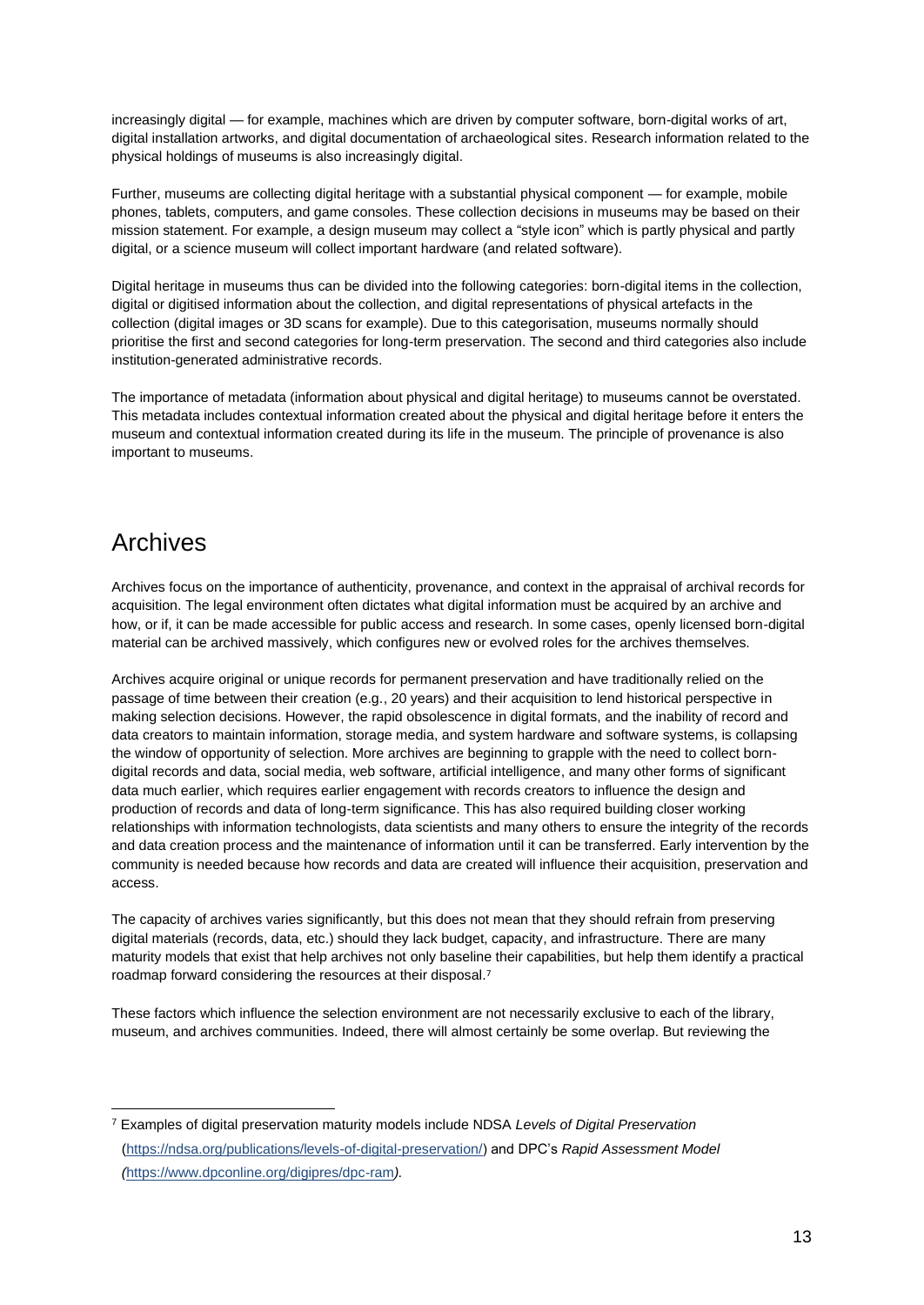diversity of our communities helps illuminate the range of issues to be faced by institutions in identifying and selecting heritage for long-term preservation.

## Partnerships for Digital Selection and Preservation

Memory and heritage institutions can benefit from sharing expertise and coordinate efforts on digital collection and preservation through participation in both national and international networks.

## International Cooperation

Taking part in joint international exchanges and experience-sharing is valuable for coordinating efforts on digital collection and preservation. Some countries will have already established national strategies and plans, which could serve as models elsewhere. Institutions with experience in managing digital collections can share their knowledge on issues such as legislation, standards and practices, digital selection and access systems, digital art conservation, preservation infrastructure, and security.

Archives, museums, and libraries work closely with their own international councils and federations for technical cooperation and exchanges. International civil society organisations such as ICA, IFLA, and ICOM, and intergovernmental organisations such as UNESCO should be consulted, as preservation of digital heritage is a global challenge, and these organisations can lead conversations in the international arena. These are also strong platforms on which to develop joint strategies.

## The Role of National Institutions

National institutions of the library, archive, museum, and heritage sectors must play a vital role in providing leadership to government agencies and heritage communities on issues of digital selection and preservation.

In many countries, designated national institutions have legislation and policies related to collection development and management of cultural heritage. National libraries' legal deposit function enables collection of published works, and national archives are mandated to acquire official records of their governments. Museums have also embarked on collecting digital objects under their policies for contemporary collecting.

The scale and unique challenges of digital content make it natural for national institutions to take a leading role in digital content management. These institutions have existing standards, infrastructure, and systems that can be expanded further to support the rest of the heritage community, especially smaller archives, libraries, and galleries.

National institutions would also need to expand their network to garner expertise for a coordinated and collaborative plan to develop national selection, collection, and preservation strategies and standards. The network can include content creators, industry experts, heritage collectors, and key government agencies that deal with technology innovations, data protection, copyright, and digital media.

At the national institution level, it is important for libraries, archives, museums, and other heritage institutions to agree and define the roles and scope of national collections, including a cooperative collecting and preservation plan. It is recommended that selection of digital heritage content and its long-term management should be a national collaborative effort due to the challenges and scale of the digital content created within a country, and it may no longer be driven solely by a single institution. For example, if an institution does not have the requisite resources, capabilities, technical capacity and/or budget to preserve some material, it might work in partnership with other institutions with more capacity at a national or regional level that can help facilitate recommendations.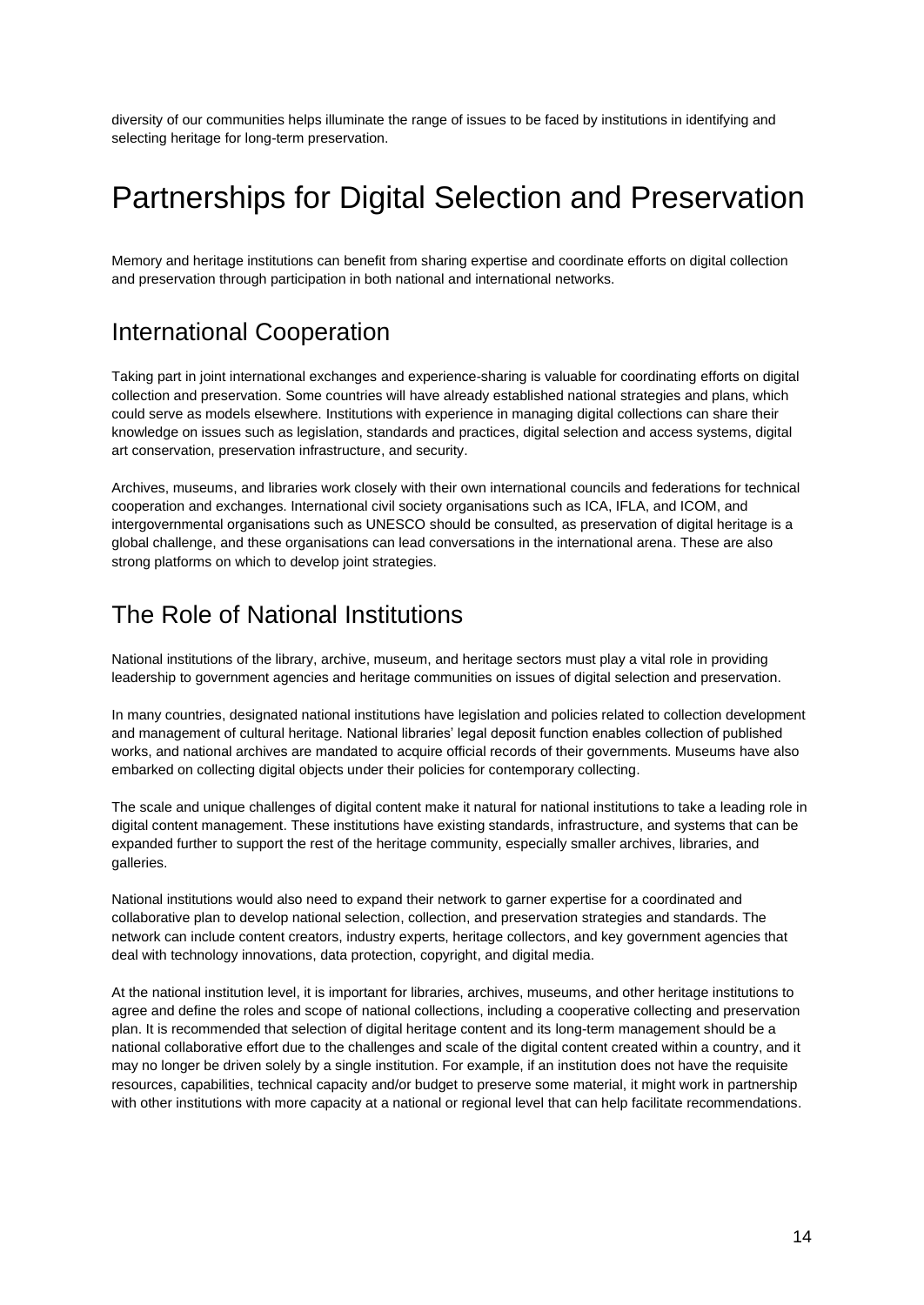## The Importance of Advocacy

At the time of writing, ongoing restraints due to COVID-19 are a defining challenge, but general budget cuts and other difficulties will surely continue to be concerns. Acknowledging the many challenges facing the public sector, it is more important than ever to raise awareness of the cultural value of collecting digital heritage, both among the public and decision-makers.

The aim of this advocacy should be to emphasise the benefits derived from long-term access to digital material. For example, this can highlight the legal mandate of making cultural heritage accessible to the public, or it can speak to the economic, intellectual, and scientific benefits brought about through access to this digital content.

### **Institution-level Advocacy**

At the local or national level, general advocacy may be relatively neutral and take the form of public relations, advertising campaigns, awareness-raising, and professional seminars.

Perhaps the best advocacy that a memory institution can employ is running informative public events, featuring well-informed and engaging staff. This can have the long-term benefit of gaining public support, demystifying the institution, dispelling misunderstanding, and communicating how this work benefits society at large.

#### **Partnerships with Civil Society**

Cooperation between practitioners and civil society organisations may be effective in this regard, as it is not always appropriate for national institutions to take a leading role in advocacy and lobbying efforts. International organisations such as IFLA, ICA, ICOM, and intergovernmental organisations such as UNESCO, are actively engaging in advocacy campaigns relating to the preservation of and access to heritage, including in digital form.

Successful advocacy can influence the direction of intergovernmental debates, can result in effective technical standards, or can gain support and funding for professional activities.

## <span id="page-15-0"></span>The Impact of the Legal Environment

The legal environment has important implications for the selection, preservation, and availability/accessibility of digital heritage. International and national laws vary widely, but they normally regulate the capture, dissemination, duplication, access, and use of digital heritage. However, the internet transcends territorial boundaries, and therefore often makes it difficult to determine which laws apply and to identify rights-holders.

**Legal deposit** in libraries enables the capture, preservation and accessibility of digital published material. (See

IFLA's checklist on legal deposit<sup>8</sup> for more issues to consider around legal deposit.) Meanwhile, archives are governed either by **archival legislation** or by **acquisition policies.** Archival legislation provides archives with the mandate to collect and manage digital public records emanating from ministries or government departments and units. An acquisition policy more often governs the collecting, preservation and accessibility of digital materials in private sector organisations. By contrast, the collections of a museum may not be governed by law. National museums tend to work more often within a more defined legal framework. However, the situation varies from country to country or can vary by the governance of the museum.

A strong, enabling legislative framework is an essential condition for a successful digital selection and preservation programme. In its 2003 Guidelines for the Preservation of Digital Heritage, UNESCO noted that:

*"As a key element of national preservation policy, archive legislation and legal or voluntary deposit in libraries, archives, museums and other public repositories should embrace the digital heritage. Copyright and related rights legislation should allow preservation processes to be undertaken legally by such institutions."* 

<sup>8</sup> <https://www.ifla.org/publications/node/93470>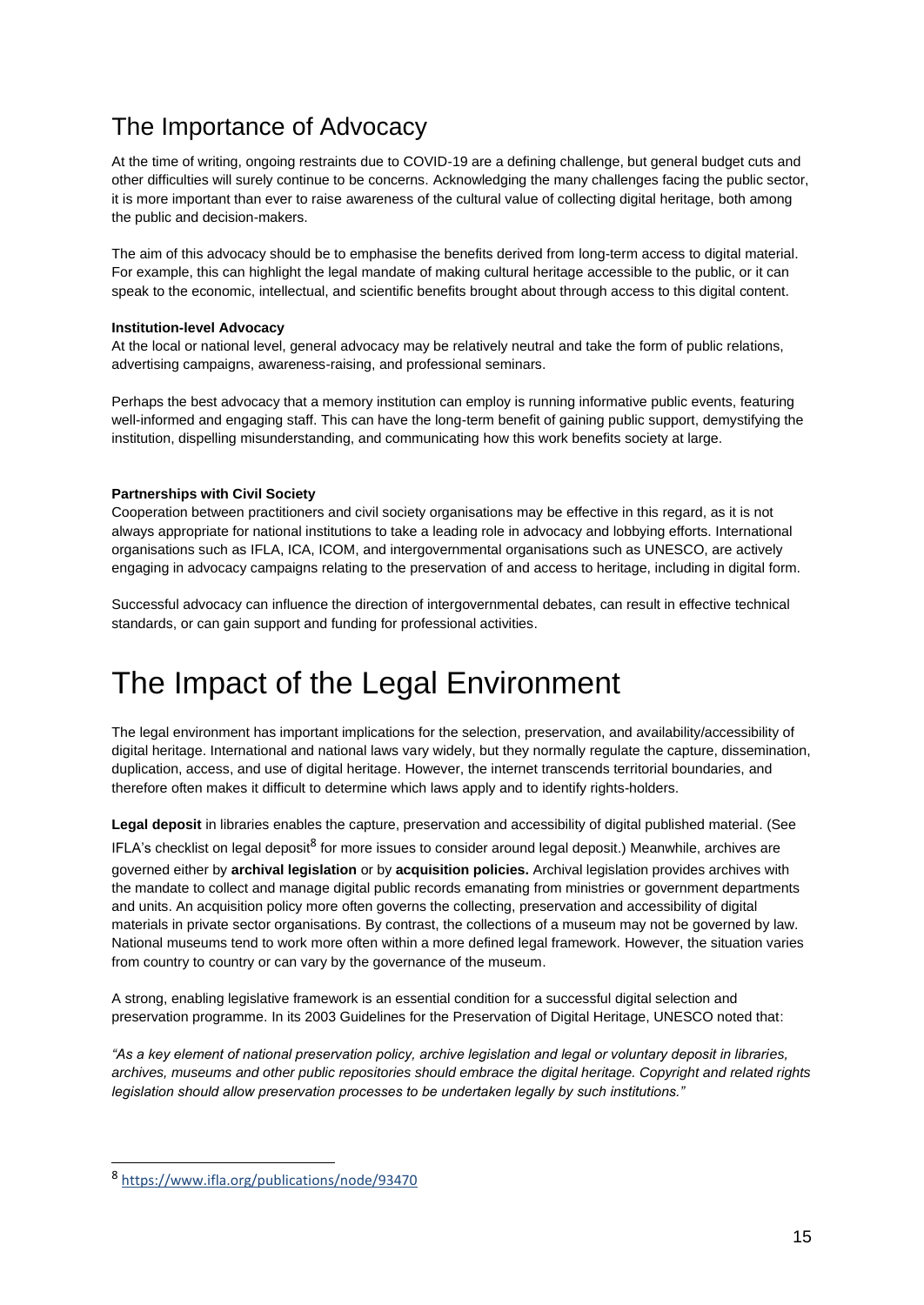It is therefore important that organisations undertaking a digital preservation programme ensure that the legislative context in which they operate enables them to capture digital content for safekeeping.

#### **To consider:**

Do legal deposit laws and archival legislation cover digital content, and if so, of what type? Do the current laws impede the acquisition of nationally significant documentary heritage? If so, how can institutions ensure the selection and preservation?

Do legal deposit laws restrict collecting to publicly accessible works, or are there possibilities to collect or request works that are paywalled or otherwise restricted?

What rules are there around the treatment of works which subsequently become unavailable or restricted online?

## Other Legal Considerations: Copyright and Privacy

Copyright legislation, save for specific exceptions and limitations, may prohibit the making of copies. This raises new issues in a digital environment in which duplication may be necessary for long-term preservation. In addition, digital materials are often software-dependent for search and retrieval, and this software may also be protected by copyright.

Some countries have enacted laws to prohibit circumvention of technological protection measures used to prevent copying and redistribution, thereby hindering preservation and impeding future legitimate access to digital heritage. Other countries have legal provisions which enable them to circumvent technological protection measures for the purposes of preservation.

There are jurisdictions that have **"fair use" provisions,** which some organisations use for collecting material deemed to be in the public domain (e.g., publicly available websites). This means that this material can be made available to users without seeking prior approval.

Other jurisdictions use an **"opt out"** in the same way, requiring an objection voiced by the copyright owner before the material is made available.

By understanding the relevant legal implications of digital preservation in their local jurisdiction, practitioners can be better equipped to select digital heritage for long-term preservation and develop a legal liability framework accordingly.

Privacy laws may also impact the availability and accessibility of digital information that contains personal data. This will be dependent on the jurisdiction, but "Right to be Forgotten" laws, for example, may impact what cultural heritage organisations can acquire, preserve and make available.

The lack of international consistency in copyright laws, and lack of clarity on how to cooperate across borders, can have an unwanted impact on efforts to preserve works (for example, through digital preservation networks), store them (for example, in the cloud) and give access, all affecting content selection decisions.

In order to support the preservation of digital content, a key long-term goal is international action to enable safeguarding of materials and giving access to heritage practitioners, alongside progress at the national level to ensure that the choices of digital collections managers are guided, as far as possible, by professional concerns alone.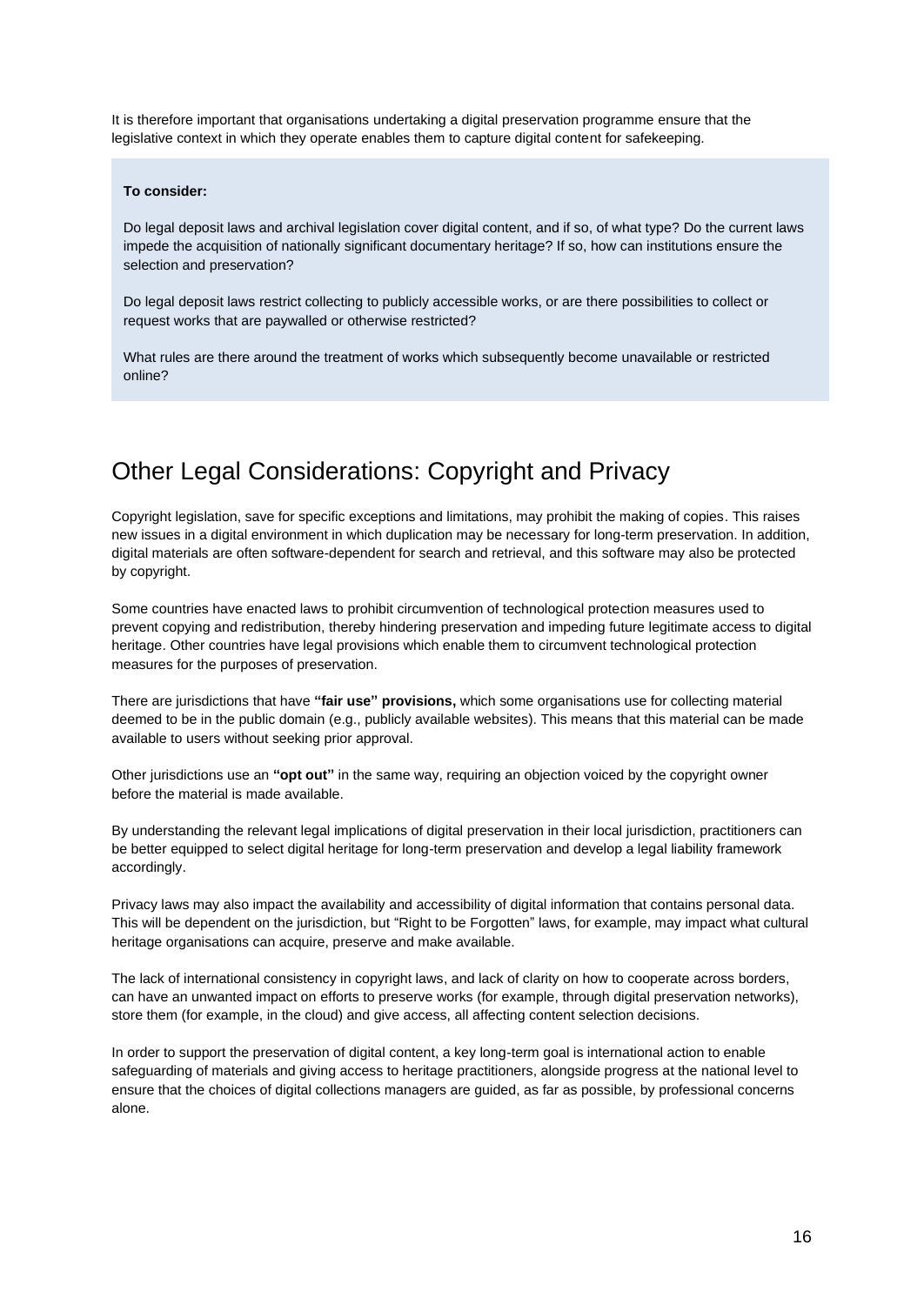*To consider:* Does legal deposit legislation give institutions clear permission to carry out preservation by copying, in any necessary form?

Can institutions ignore contract terms and circumvent technological protection measures?

What rules are there on giving access to collected digital works?

What are the provisions for preservation of personal data? Do privacy or data protection laws exist? How do they impact on what can be acquired, preserved and made available?

## <span id="page-17-0"></span>**Conclusion**

As digital technology opens a world of possibility for human expression and ingenuity, it also establishes the unique challenge of selecting what remains accessible. Likewise, as the technology used to create these expressions evolves, so must the selection approaches, along with preservation and access methodologies.

The interventions and decisions of practitioners of today will influence the memory for tomorrow. This is an enormous responsibility that memory and heritage institutions face in partnership with other national-level institutions and lawmakers, as well as with international networks and civil society organisations.

There must be strategies put into place to select this digital material for long-term preservation, to codify the selection and collecting process, and to document how decisions were made. Practitioners are invited to take the selection criteria and background provided here as a guide and adapt it to fit their context. The appendices that follow will give a deeper dive into some key concepts that could provide even more insight when creating a selection strategy.

The Guidelines have been written in acknowledgement of the ever-changing landscape of information creation that defines our time. Take these Guidelines as a piece of a larger, international effort towards preserving and providing access to the world's digital heritage — an effort which surely will continue to evolve long into the future.

## <span id="page-17-1"></span>Appendix 1: Digital vs. Traditional Collecting

This chapter takes a deeper look into the similarities and differences between traditional and digital collecting. This includes a risk management example to demonstrate how these differences affect preservation in practical terms.

### **Similarities**

Digital collecting is not "a technical problem requiring only technical solutions. Rather, it is a social, cultural, and organisational problem, just as traditional conceptual and ethical approaches to physical [collections] were derived from social and cultural concerns" (Slade, S., Pearson, D., & Knight, S., 2019).

As with physical collecting, digital collecting is "characterised by provenance, context, chain of custody, and thorough documentation over time. The digital preservation environment can be thought of in the same way as the storage environment for physical collections. Preservation storage for digital collections consists not only of the room and storage equipment but also the organisation of the collection objects, methods for accurately locating them, security provided to them, policies about their preservation and care, the environment within which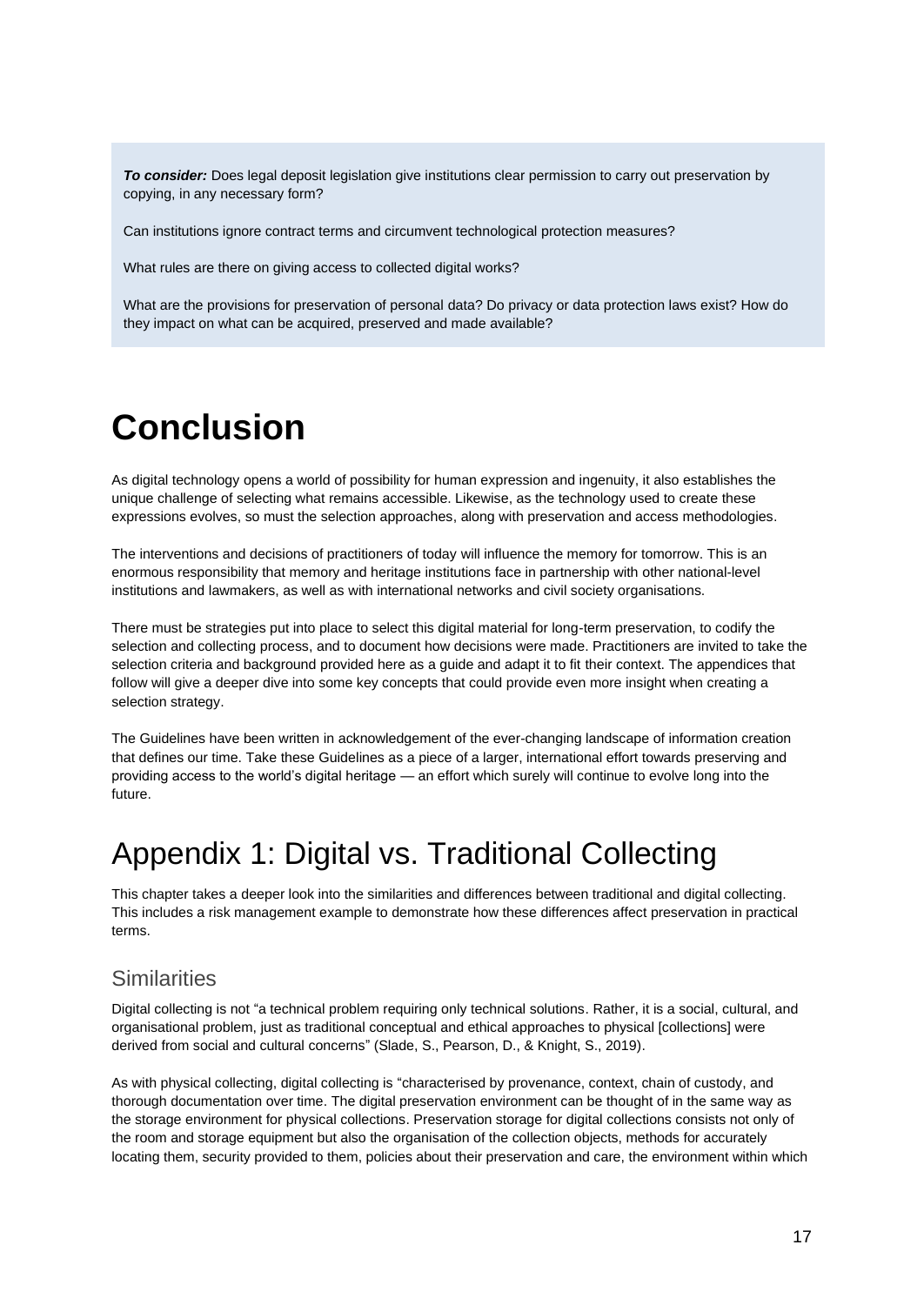they are placed, and methods for monitoring the environment to ensure that any risks to their preservation are controlled" (Slade, S., Pearson, D., & Knight, S., 2019).

Risks to both physical and digital collections are similar, but differ in how they are manifested. (See Table 1.)

### **Differences**

The effort and investment required to safeguard digital material should not be underestimated. The endeavour will be ongoing and intensive, and will continue to extend as scale, format, and accessibility issues become more challenging.

### **Issues specific to digital collecting include**:

- Obsolete formats (e.g., WordStar)
- Digital material on non-supported physical carriers (e.g., floppy disks, Betacam)
- Cloud-only publishing models
- Modern platform jurisdictions born-digital material on overseas platforms not subject to local collecting legislation (e.g., Facebook, YouTube, Instagram, Twitter)
- Lack of capability/capacity across the knowledge system
- Outdated models of intellectual property management (e.g., copyright) requiring new access, licensing and use/re-use models
- Lack of a coherent response to long-term issues of protection of digital assets for innovation, use and re-use, and reproducibility (i.e., being able to validate the integrity of research findings)
- Undermanaged digital information in the public sector limiting opportunities to maximise the value of government information.
- Digital material that is composed of or necessitates separate items (files) that are not necessarily available (legally) or archived

### **Table 1 — A risk management example of the similarities between digital collecting and traditional collecting (Pearson, 2012).**

| <b>Risk</b>               | <b>Definition</b>                                                                    | <b>Digital example</b>                                                                                          | <b>Physical example</b>                                                                                                                                                                        |
|---------------------------|--------------------------------------------------------------------------------------|-----------------------------------------------------------------------------------------------------------------|------------------------------------------------------------------------------------------------------------------------------------------------------------------------------------------------|
|                           |                                                                                      |                                                                                                                 |                                                                                                                                                                                                |
| Parameter-<br>based risks | A criterion identified<br>by staff to indicate a<br>preservation risk                | Video encoded within a<br>problematic codec                                                                     | The identification of film as<br>cellulose nitrate                                                                                                                                             |
| Exceptions<br>risk        | The value of a<br>monitored<br>parameter is outside<br>a set of acceptable<br>values | A file in a particular<br>format fails validation                                                               | The relative humidity levels<br>within a store are outside the<br>agreed levels                                                                                                                |
| Change risks              | A change in the<br>status of a<br>monitored<br>parameter for<br>content              | The confidence in<br>format identification<br>for a particular file has<br>changed, or a<br>checksum has failed | The fading of colours in a<br>colour photograph or<br>watercolour due to prolonged<br>exposure to visible light                                                                                |
| Conflict risks            | Conflicting values<br>for the parameter<br>are reported by one<br>or more tools      | A file format<br>identification returns<br>conflicting values                                                   | Different temperature and<br>relative humidity readings for<br>the same collection store are<br>obtained from the building<br>management system and<br>independent environmental<br>monitoring |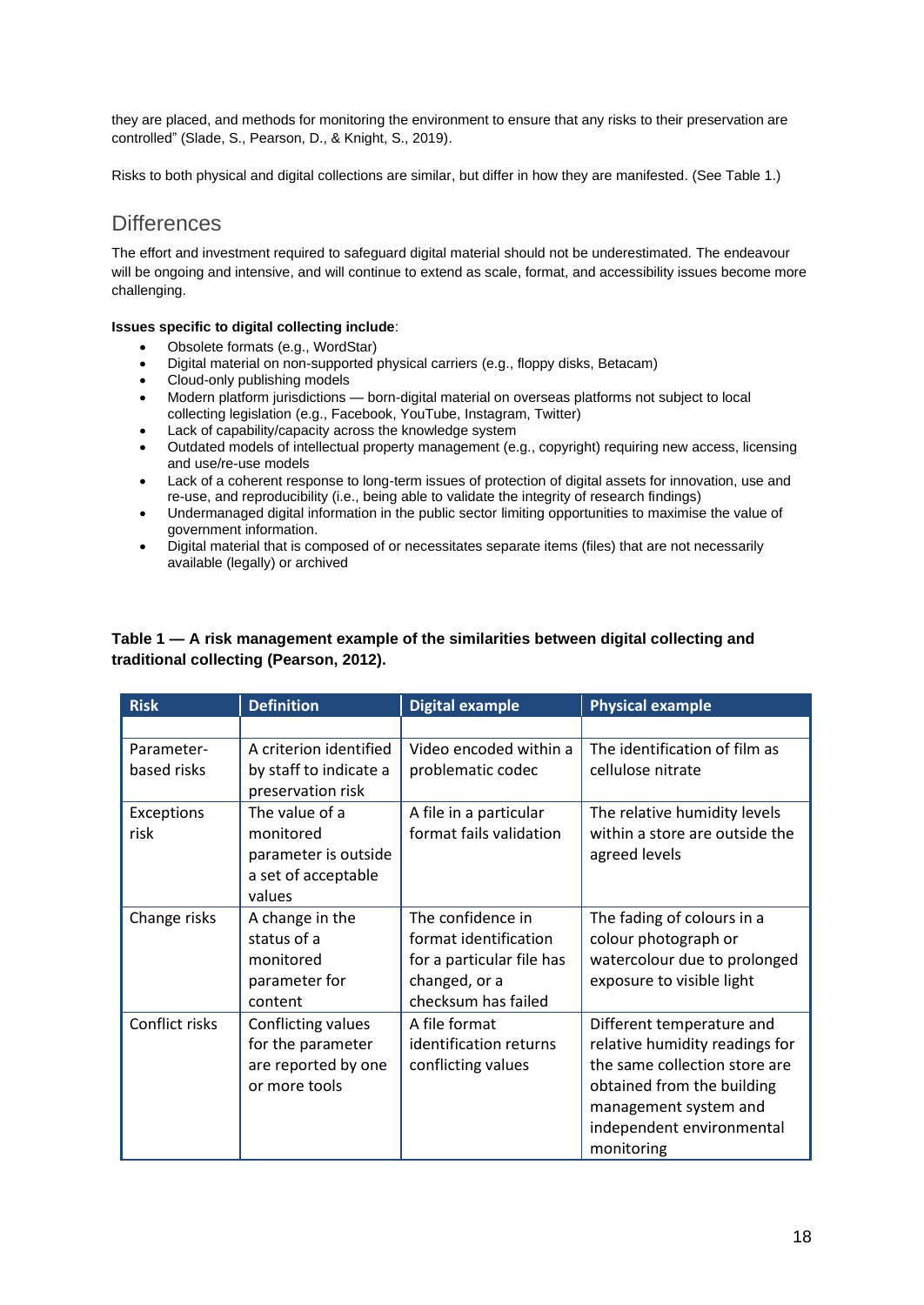| Unknown<br>value risks  | Undetermined<br>values for defined<br>parameters                                                                                                    | There are unknown<br>values for file format<br>and version                                                  | An upholstered chair is<br>showing signs of<br>deterioration; the cause<br>cannot be identified and may<br>be from material used during<br>the construction of the chair<br>and no longer accessible        |
|-------------------------|-----------------------------------------------------------------------------------------------------------------------------------------------------|-------------------------------------------------------------------------------------------------------------|-------------------------------------------------------------------------------------------------------------------------------------------------------------------------------------------------------------|
| Access<br>support risks | Changes in the level<br>of support that<br>affect the<br>organisation's ability<br>to access content in<br>accordance with its<br>preservation plan | A significant reduction<br>in the availability of<br>supporting software<br>for a particular file<br>format | A surfactant used for washing<br>textiles is no longer available<br>due to changes in<br>environmental guidelines<br>legislation                                                                            |
| Content based<br>risks  | Characteristics of<br>content that may<br>not be identifiable<br>from metadata                                                                      | The presence of<br>deprecated HTML tags                                                                     | Earlier painting beneath the<br>surface of an oil painting; no<br>information about this<br>associated in the provenance<br>files for the painting in this<br>collection and no knowledge<br>that it exists |

## <span id="page-19-0"></span>Appendix 2: A Closer Look at Software Source Code

Software permeates our personal and social lives. It embodies a vast part of the technological knowledge that powers our industry, supports modern research, mediates access to digital content, and fuels innovation (UNESCO et al, 2019).

Software is written by humans in the form of *software source code*. It is a valuable and unique form of knowledge that, besides being readily translated into machine-executable form, is also "written for humans to read" (H. Abelson et al, 1985) and "provides a view into the mind of the designer" (Shustek, 2006). Despite being ubiquitous, software source code is often disregarded as an accessory to "executable" software programmes, which run in personal computers or through internet-based cloud services. While the rise of free and open-source software paved the way for the development of publicly accessible code hosting platforms, a significant part of software source code remains inaccessible, in the hands of private companies, or simply unshared for various reasons.

The Paris Call on Software Source Code as Heritage for sustainable development states that software source code is essential to preserving this precious technical, scientific, and cultural heritage over the long term (UNESCO & INRIA, 2009). In other words, software source code is today a peculiar born-digital artefact that embodies the knowledge and the effort that goes into the making of digital tools and creations shaping today's digital world, including research and archiving. In a digital driven world, software source code is an essential output of research and should be considered, along with research publications and research data, a pillar of open science.

Until very recently with the opening of the Software Heritage archive [\(softwareheritage.org\)](https://softwareheritage.org/), software source code lacked both the place to permanently store source code as a digital object and the mechanisms to efficiently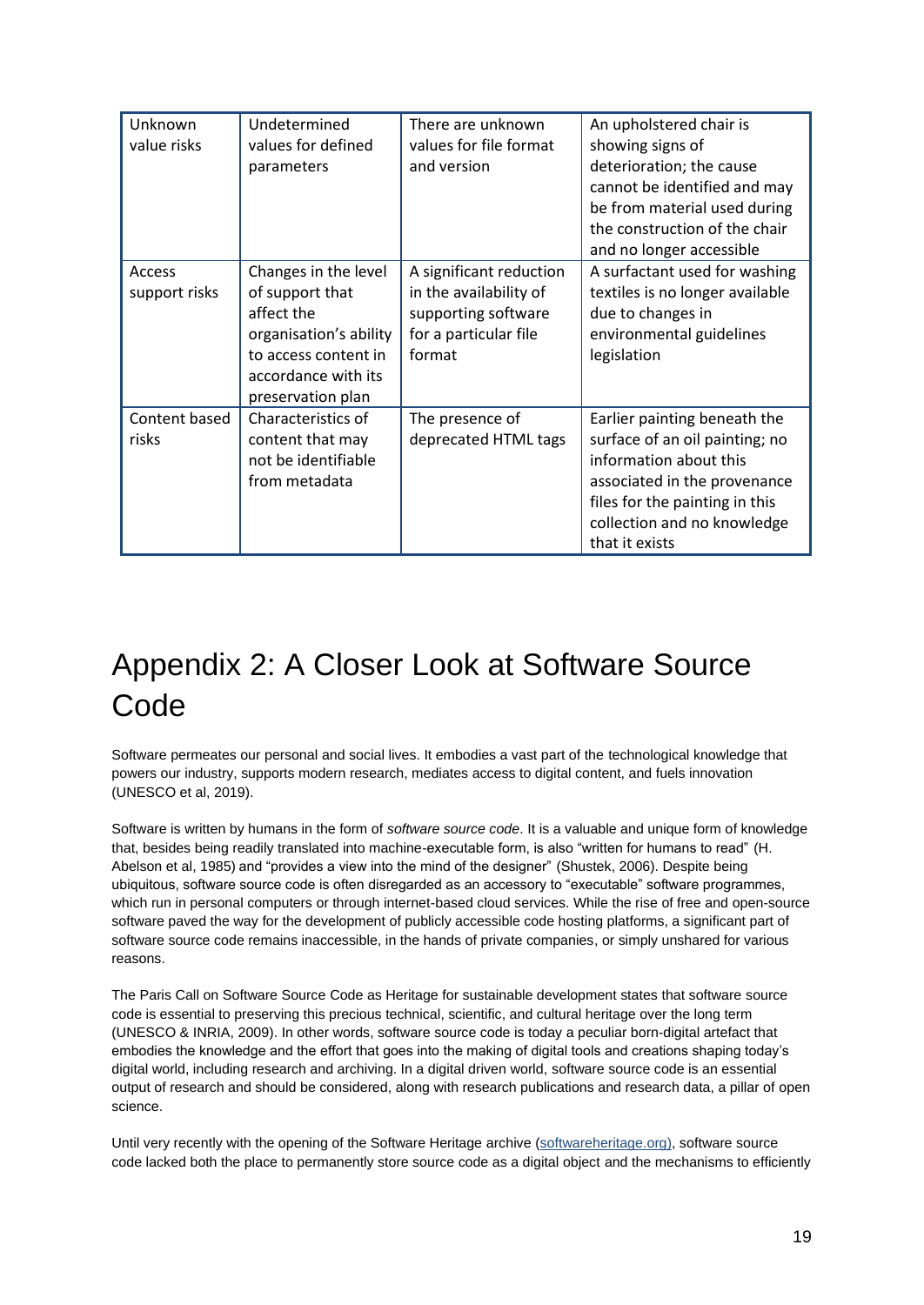identify, store, and reference source code digital objects — e.g., through intrinsic persistent identifiers (Software Heritage, 2020).

#### **Selected readings**

Bussi, L., Di Cosmo, R., Montangero, C., Scatena G. (2019). *The Software Heritage Acquisition Process*. UNESCO. Accessed: [https://unesdoc.unesco.org/ark:/48223/pf0000371017/PDF/371017eng.pdf.multi.](https://unesdoc.unesco.org/ark:/48223/pf0000371017/PDF/371017eng.pdf.multi)

Di Cosmo, R. (2020). *How to use Software Heritage for archiving and referencing your source code: guidelines and walkthrough*. Accessed: [https://annex.softwareheritage.org/public/guidelines/archive-research-software.pdf.](https://annex.softwareheritage.org/public/guidelines/archive-research-software.pdf)

## <span id="page-20-0"></span>Appendix 3: A Closer Look at Research Data

Scientific research is the first element contributing to the progress of knowledge and therefore to the progress of humanity. Countries and international organisations throughout the world spend an important part of their annual budget to sustain, foster, and improve scientific research activities. International collaborations between scientists are common, as are international large-scale initiatives in fields such as space research, nuclear technology, and medicine. All these research activities create huge amounts of raw data that may need several years, if not decades, to decipher, compile, compare, and analyse before allowing any scientific conclusion — thus creating new knowledge.

Open research data allows other researchers, besides the creator of the data, to reuse it. Uses for open research data include validating or invalidating first results and introducing alternative tools or methods to draw new information and knowledge. For research to be validated, scientific publications must be able to refer to data that is available and confrontable through a new lens.

The concept of FAIR data (*Findable, Accessible, Interoperable, Reusable*) is now becoming the common ground on which research is and will be made. So, what if research data — that cost millions, if not billions, to produce is no longer technically available because of a lack of preservation?

The preservation of digital research data is essential to science and knowledge. The definition of *Data Management Plans* has become the norm for every research project that seeks funding from its institution or external agencies. However, there is no definition of what needs to be preserved, how it needs to be preserved, or for how long.

From an archival perspective, there is an increasing demand for litigation-related research and requests under access to information and privacy research that may come with an expectation that information be released digitally in a timely fashion. With the plethora of versions and copies created in a digital environment, this can create a significant administrative burden on memory institutions.

### Critical Questions for Selection

The parts of research data that are worthy of long-term preservation as heritage material must be defined through a thorough methodological and professional critical analysis. This is similar to the methodology used in archives. Some questions may include:

- What is the scientific quality of the data? How was it created? By whom? How open is it?
- Are there privacy issues linked to the data, and in that case, how long are these privacy issues valid?
- Can the experience that created the data be easily reproduced, for a minimal cost?
- Was the data created through a non-duplicable experience or at an expensive cost?

States, funding agencies, and research organisations must invest in the preservation of research data, under the FAIR principles.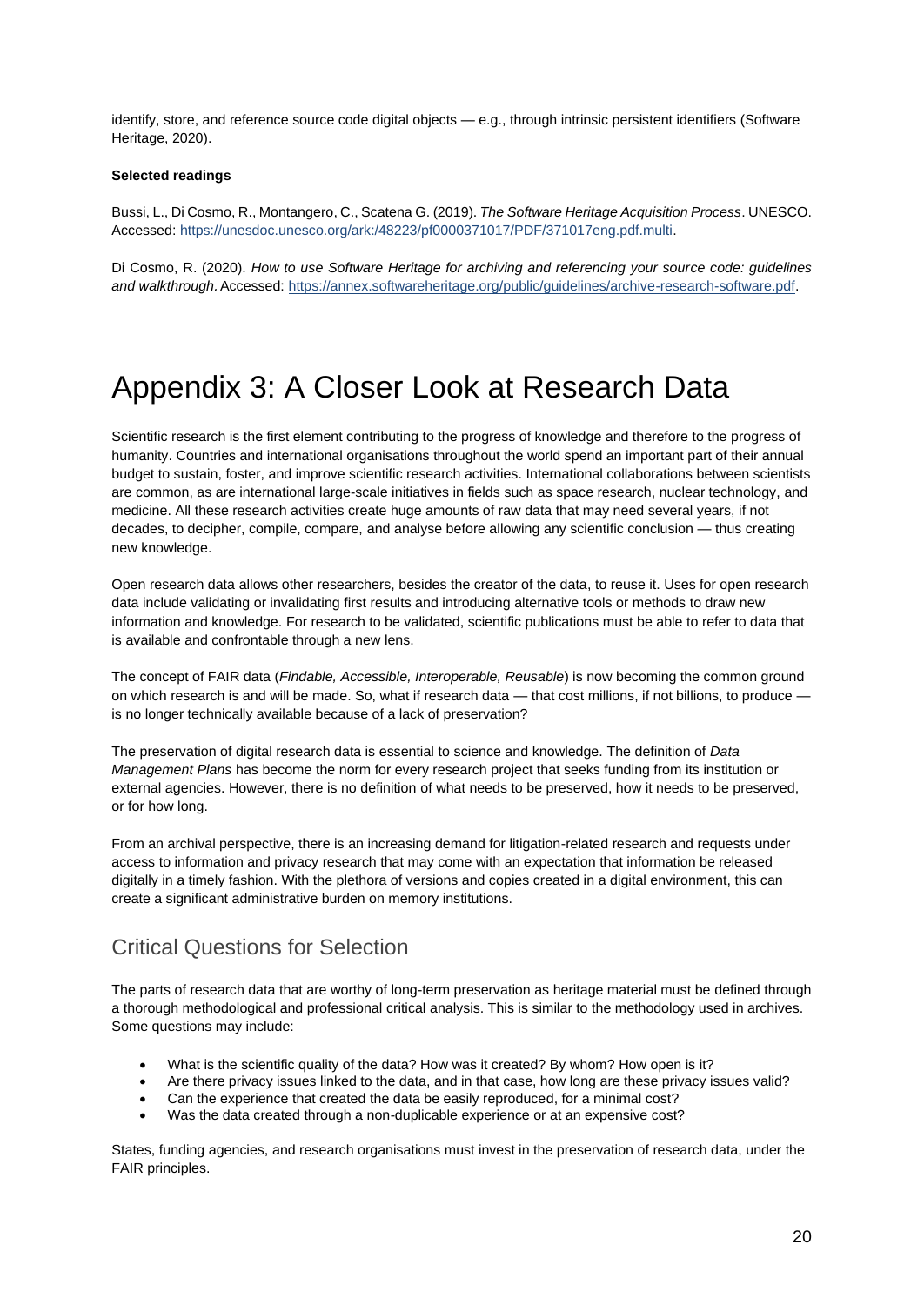Collaboration among institutions, on a national or an international level, allows the construction of sustainable infrastructures to manage the storage and preservation of ever-growing amounts of research data sets. Postcustodial models where data remains with a creator institution could also be considered. In some cases, the creator institution may be able to preserve this data more effectively themselves, rather than sending it to a heritage institution.

Librarians, archivists, information professionals, data technicians, engineers, computer scientists, and researchers all have roles to play, thus enlarging the scope of professions responsible for the preservation of our scientific heritage.

## <span id="page-21-0"></span>Appendix 4: A Closer Look at Social Media Appraisal and Selection

#### **What is social media?**

Social media content is generated by users on an interactive web service. The content can be images, texts, audio, or whatever is accepted by the platform.

#### **How do you identify social media records?**

Every social media record has an identification number or reference to identify a new item on the social media website. The elements from the structure and design that remain the same for all the users of the social website are not social media records but need to be preserved with a web archival system like other websites.

There are many important questions that need to be considered when looking to acquire social media records. Namely, is your institution best placed to scrape and preserve this material?

### **How do you work with service providers? How do you capture social media records? What are the things you need to think about from a technical point of view?**

We work with Application Programming Interfaces (APIs) and downloading tools to obtain the files with all the records. There are many definitions of what constitutes an API; the most helpful are those put forward by [Wikipedia](https://en.wikipedia.org/wiki/API) and the [Society of American Archivists.](https://dictionary.archivists.org/entry/application-program-interface.html)

Social media records can be captured with APIs in most cases, but there are some instances where more advanced techniques such as scraping are needed.

Strategies and tool types:

-

- **Web scraping/crawling**: A web scraper or crawler is browsing software that downloads data, like a web browser obtaining raw data but not formatted by default.
- **API orders**: Obtaining data with terminal console commands that send queries to the application programming interface (API) and receive formatted data with specific parameters.
- **Exporting server/profile data**: Making formal petitions to the social website services and receiving all the data of our profiles and those of the users we manage.

The resources below will provide more information on these types of strategies and tools that can be employed to capture social media.

Things to think about before capturing social media records:

• Are you the best organization to capture this information? If so, are there partners you need to involve?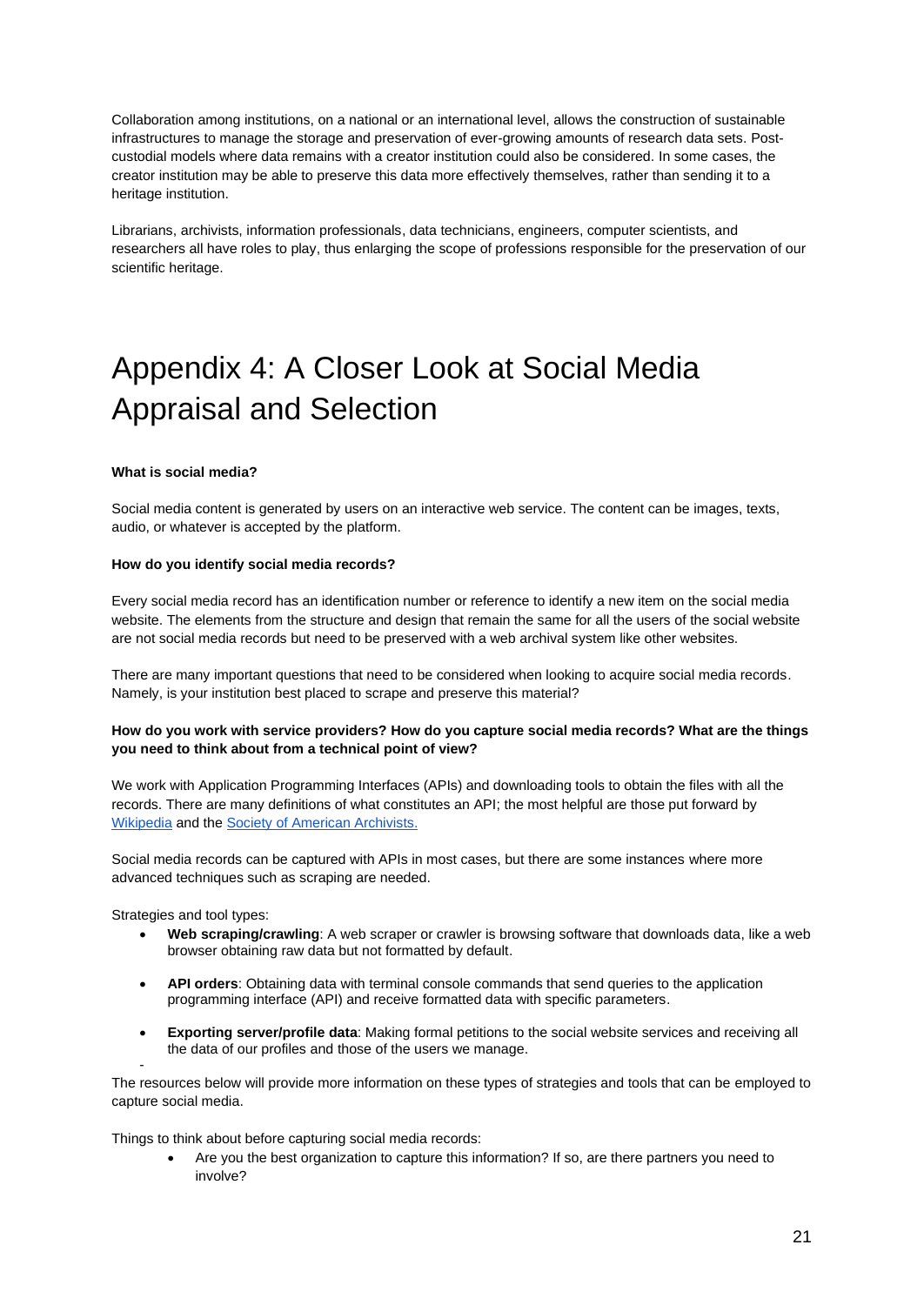- How much do you want to capture? Or how much can you capture? Do you have enough free space in your servers? Or external hard drives?
- Do you have a preservation strategy for all these social media records?

### **Social challenges of collecting social media**

While some social media platforms are open by default, others are used more privately, restricted to a certain audience. It is worth examining how collecting this content may impact individuals, families, or communities, and how the intended audience informs collecting decisions. Some questions to consider:

- Do users see social media as public or personal information?
- Do the users of social media platforms see themselves as "publishers" and expect their content to be in scope for collecting by a state agency?
- Can there be a multi-layered framework regarding the ethics of social media collecting? Or is there a need for different approaches to different platforms?
- How much is understood regarding the different ways people use social media?
- When is it necessary to ask for permission to collect and when is it not? Is it viable to seek retroactive permission? What kind of access to these collections can be provided in each case?

### **Legal challenges of collecting social media**

- Should all social media be treated the same or are there different approaches depending on how a social media platform is being used within society?
- How is it possible to balance the mandate to collect with the need to protect privacy? How is this done while ensuring the institution is a trusted repository for personal data?
- What is the local jurisdiction's position regarding the "right to be forgotten"'?
- How can "mixed-jurisdiction" digital content (such as material from Twitter) be managed?

### **Selected readings**

- Corrado, E. M., Moulaison, H. L. (2017). *Digital Preservation for Libraries, Archives and Museums*. (2nd Ed.). Rowman & Littlefield.
- Russell, M. A., Klassen, M. (2018). *Mining the Social Web*. O'Reilly Media. (3rd Ed.)

## <span id="page-22-0"></span>Appendix 5: A Closer Look at Artificial Intelligence

## **Introduction**

The use of artificial intelligence (AI) is becoming a mainstay in public and private sector organisations. It is seen as an effective and efficient means to analyse large amounts of structured data (i.e., data sets) and unstructured data (e.g., word processing documents, presentations, audio-visual content). AI allows organisations to gain insights from their data which would be difficult to obtain from a human-only process. It enables the analysis of large amounts of data to make policy decisions, develop medical treatments, produce advertising campaigns, and much more. The outputs from these tools are facilitating the decision-making process in various sectors, and that results in records that need to be documented and captured.

This section will start off with a definition of artificial intelligence, followed by an examination of its components that need to be evaluated and considered during the appraisal and selection process. That is followed by a discussion of several factors that affect the acquisition of AI records, such as the impact of public-private partnership and the capacity and resources of documentary heritage institutions to acquire these records. The section will conclude with a discussion of AI in appraisal and selection processes.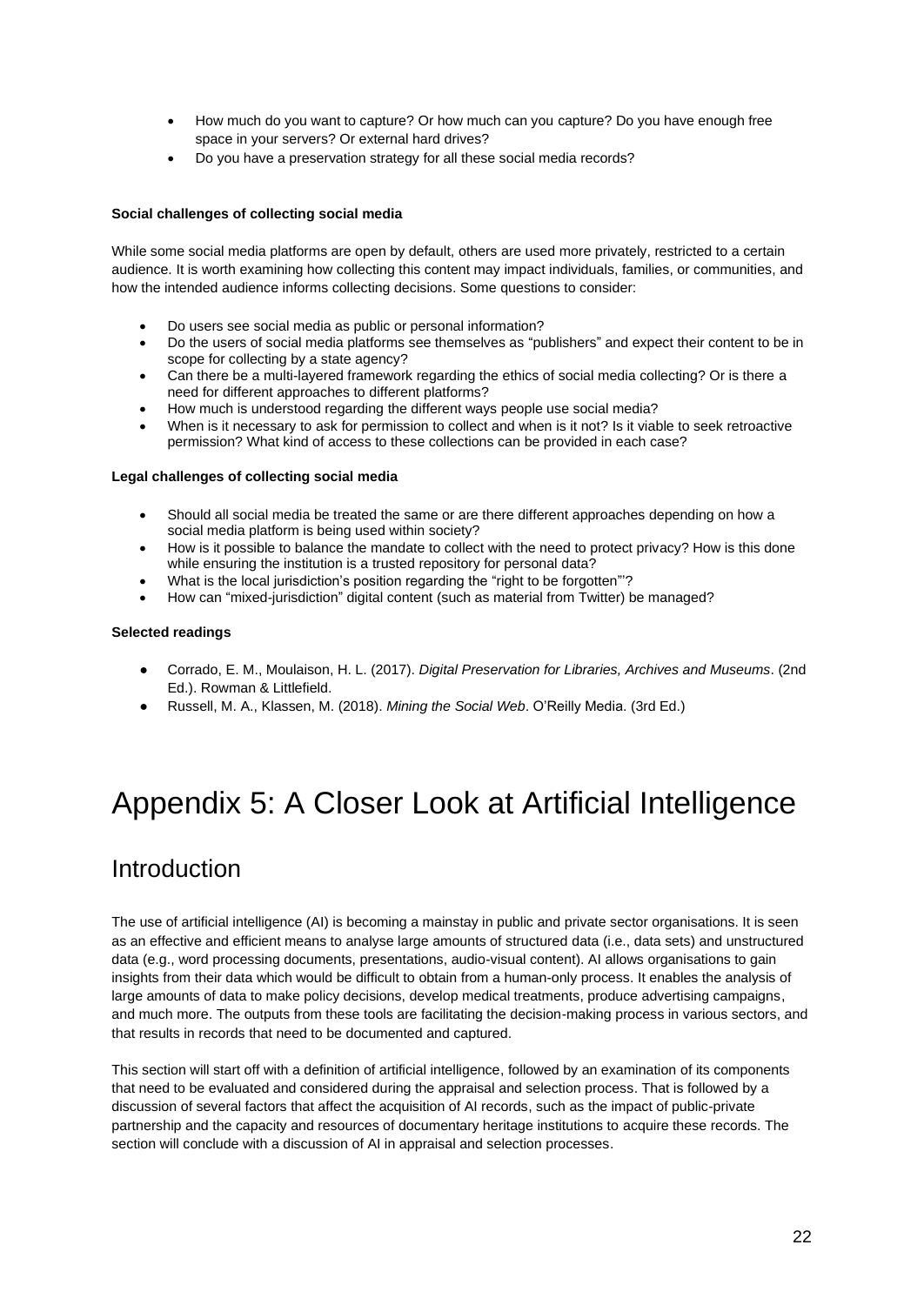This section is a first attempt to delineate a process around the appraisal and selection of AI records. It will evolve as documentary heritage practitioners gain more insights and experiences.

## **Definition**

Artificial intelligence can be defined in many ways and there is no single agreed definition, but for the purposes of this chapter we will define it as: "a branch of computer science dealing with the simulation of intelligent behaviour in computers; the capability of a machine to imitate intelligent human behaviour" (Marr, 2018). The concept of AI can then be broken down into two broad groupings: Supervised and Unsupervised.

Supervised algorithms or supervised machine-learning is where an algorithm is trained to identify patterns using labelled training data; for example, people's names or places. It is then provided with raw untagged data to assess its levels of accuracy ("Precision and Recall," 2021).

Unsupervised algorithms or unsupervised machine-learning is where an algorithm is given untagged data and it then identifies patterns, using built-in statistical probabilities (i.e., Bayesian inference). This process, unlike that of supervised machine-learning, is done with minimal human intervention ("Unsupervised learning," 2021).

There are many different subcategories and types of supervised and unsupervised machine learning, such as deep machine learning, latent semantic indexing, and natural language processing. The purpose of this chapter is not to define and describe all of them, but rather to give the reader an overview.

### How Do You Appraise and Select AI?

There are a number of considerations when appraising and selecting artificial intelligence. AI, whether supervised or unsupervised, is more than just the outputs of the algorithms. There are many different components to this type of record that may need to be assessed and captured, such as logs, data (structured and unstructured), iteration of code, and final code along with outputs (i.e., visualisations). Practitioners will also need to assess the context of creation, such as the creator's reason for creating and using an algorithm for decision-making, as this will affect what may fall in or out of scope for acquisition. Finally, there are also the legal considerations that may impact what may be acquired. This is addressed in detail in an earlier chapter, but for this section we will consider the consequences of public-private partnerships, especially with regard to government usage of AI in policy decisions.

### **i) When is AI a record?**

As mentioned, there may be legal considerations that need to be taken into account when trying to determine whether AI constitutes a record to be acquired, but other questions practitioners should ask to assess its longterm value would be:

- Did the outputs from artificial intelligence impact policy development and the application of government policy? Does this affect citizens? Does it affect their ability to assert and defend their rights?
- Did the outputs from artificial intelligence change an organisation's mission?
- Did the use of artificial intelligence influence a key organisation project? Or did it affect how a decision was made?
- Did the use of artificial intelligence mark a turn in how an organisation or government made its decisions?
- Were there multiple entities or organisations involved in the development and training of AI? If so, who owns the AI code? Who owns the training data? Who owns the outputs? Are they the same entity?

Essentially, if the response to the first four bullet points is "yes" then AI constitutes a record of enduring historical value that should be acquired by a documentary heritage organisation. The last question attempts to surface the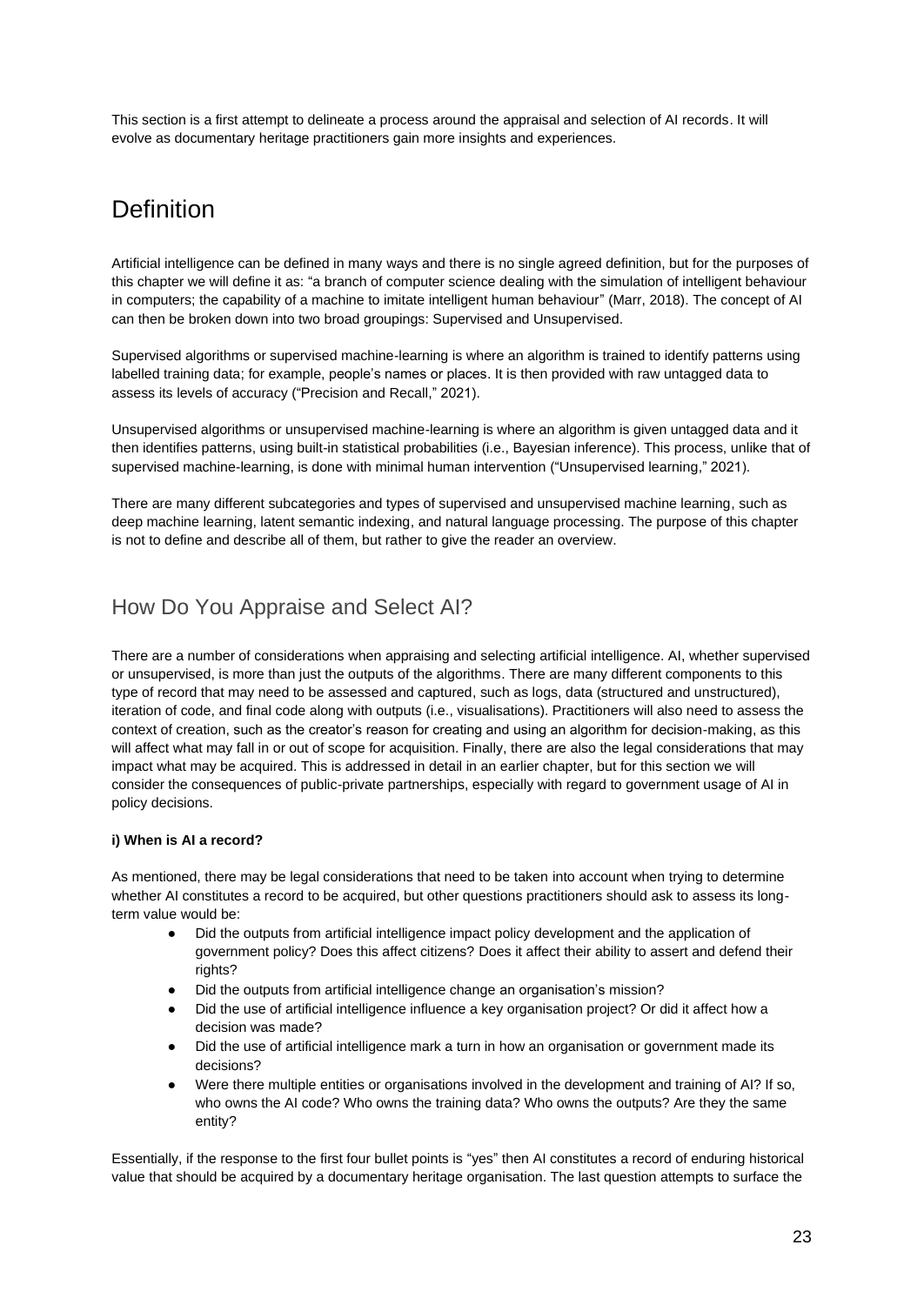challenges when there is more than one entity involved in the creation, training, and usage of AI. The last bullet will be discussed in greater detail in section *iii) Public-private partnerships,* but it might have a significant impact on the selection process.

The scope of what may be acquired can only be assessed by understanding the different components of AI. Nevertheless, the breadth and volume of the components identified for transfer may exceed the capacity and capability of documentary heritage institutions. The constraints faced by these institutions may need innovative and out-of-the box solutions to ensure the capture and preservation of these records. We will explore some ideas in the section *iv) Capacity of heritage institutions.*

#### **ii) Components of artificial intelligence**

An AI record is not simply the output of an algorithm, because to understand how it arrived at the output, you need the data, logbooks and code. Figure 1.1 outlines the different components of a simple AI record, meaning that there is only one piece of code along with its supporting documentation (logs and data) that need to be captured. This figure presumes that the organisation using the algorithm has control over the entire process from the development of research questions, to collation and cleaning of the data, to development and iteration of the code to arrive at the output.



#### **Figure 1.1 Components of a simple artificial intelligence record**

#### 1) Research questions

Any initiative using artificial intelligence has research questions that it needs to answer. These questions will be the basis for identifying relevant data, and will inform decisions related to data cleaning and iterations in the development of the code to arrive at the final result. The research questions will need to be understood by a practitioner at the beginning of the appraisal and selection process, as they may inform what will fall in and out of scope for transfer.

#### 2) Data

Different types of data (structured, unstructured, and social media) will be identified and brought together in order to train the algorithm. Structured data consists of data in tabular form (e.g., Excel spreadsheet) whereas unstructured data is data that does not have a predefined model (e.g., word processing document or presentation). Social media qualifies as both structured and unstructured and as such stands as a separate data category (Price, 2013). The selection of data should be documented in a log, and it acts as an audit trail for the AI development and training process. The log should contain information about the data such as its source, content, date range, and sample set.

#### 3) Cleaned Data

All the data coming from different sources will need to be aggregated and cleaned. The term *cleaning* entails that data that is not relevant to research questions or that may need to be aligned with other data (e.g., changing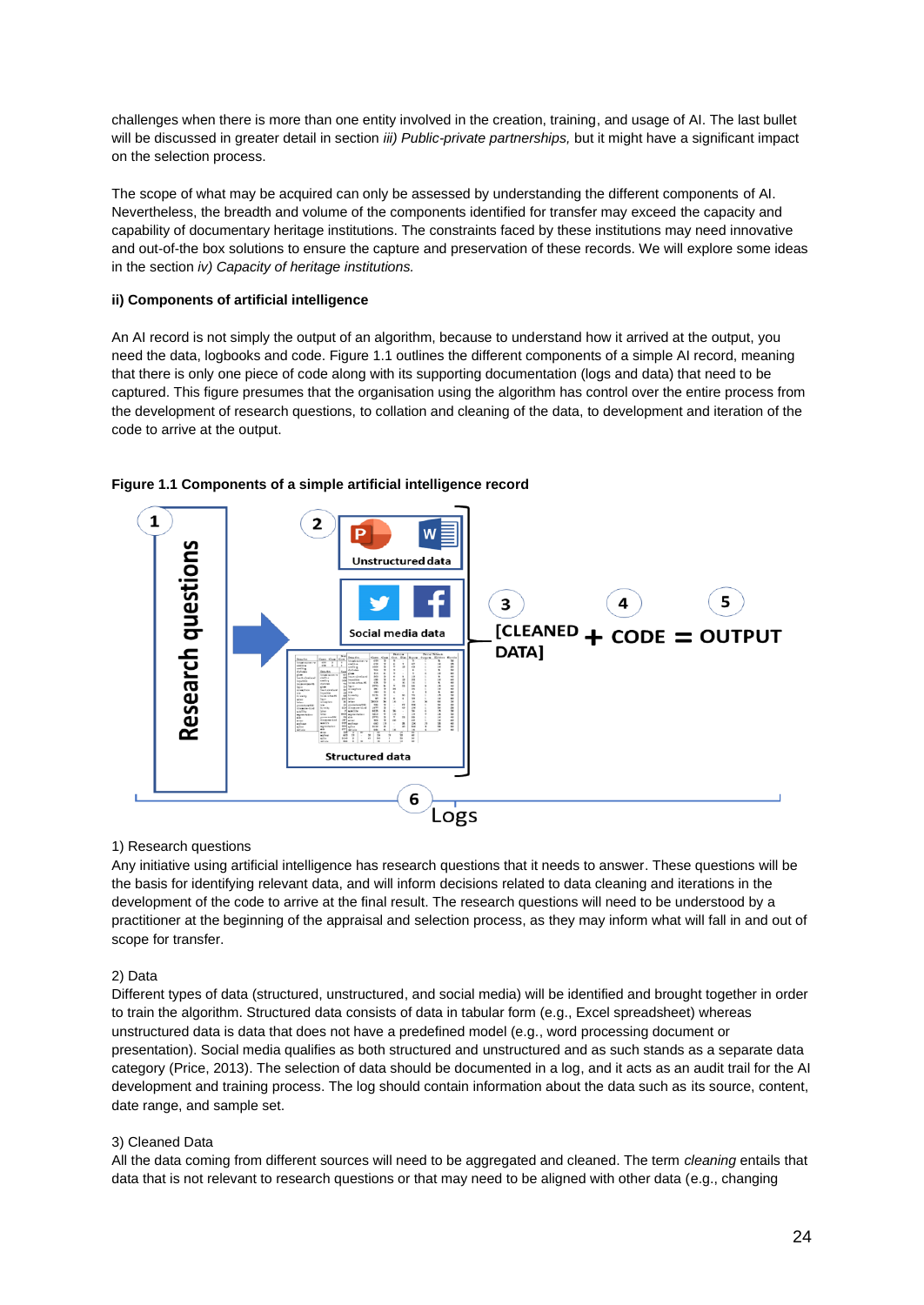centimetres to metres) that needs to be fed into the algorithm. The data cleaning phase is needed to facilitate comparison and analysis of information by the algorithm. All the decisions made during the data cleaning phase should be documented in logbooks and will enable the reproducibility of results by researchers and computer scientists in order to confirm the findings and decisions that may result from the AI's analysis (Mackenzie, 2019).

#### 4) Code

Code is a computational and mathematical representation of the response to the research questions. It enables the algorithm to interpret and analyse data to arrive at an "answer" or response. The code is developed iteratively by developers or researchers to arrive at the best possible response to the research questions. As part of this process, the accuracy (precision and recall) should be assessed to ensure the integrity of the algorithm's output.

The code development process can be documented in the logbooks and/or in a piece of software designed to audit the code development process. Again, it is important that this process be documented to support the reproducibility of the algorithm's results, verifying the integrity of the findings and, by extension, the decisions that were made using the output.

#### 5) Output

The output is the result of the computational processes applied by the algorithm and can be rendered in different ways, such as visualisations or statistical probabilities.

#### **iii) Impact of public-private partnerships**

In many instances, AI initiatives, especially in the public sector, consist of partnerships between a public body and a private company specialising in AI. This has many implications for the selection process and is related to the discussion around intellectual property and copyright earlier in this document. Essentially, practitioners need to determine:

- Who owns the code or algorithm? If it is owned by the company, then how do you document the AI output?
- Who owns the training data set? And the subsequent data fed into the AI?
- Who owns the output of the AI (e.g., data set or visualisation)?

Ostensibly, public bodies need to be accountable for the decisions they make using AI, and whilst intellectual property considerations should be taken into account prior to implementation, that may not be the case for policy decisions. This does pose ethical issues for accountability, transparency and the future public record, and workarounds may be needed to document the use of AI in decision-making. It may be worthwhile for practitioners to examine "algorithmic accountability" manifestos such as the Montreal Declaration and the ACM Declaration.

#### **iv) Capacity of heritage institutions**

The issue of capacity (infrastructure, resources, and personnel) is partly addressed in the appraisal and selection decision tree earlier in this chapter, in particular under "sustainability," but practitioners should be more swayed by the significance of AI. Sustainability will be an ongoing issue, and the question of how to ingest, preserve and make these materials needs to be explored in greater depth by the documentary heritage community. As such, whilst capacity will need to be assessed, the real issue will be what interim solutions need to be put in place for the short term while the community explores more sustainable long-term approaches.

### Other considerations

### **Use of AI in appraisal and selection of born-digital records**

AI is a record deserving of selection and preservation, but given the volume and complexity of digital materials that need to be assessed for selection in the future, it is not possible for documentary heritage practitioners to unilaterally apply traditional appraisal and selection techniques. There will need to be some form of automation moving forward, and the profession needs to assess the strengths and weaknesses of these technologies to understand where best to apply them and when. There are documentary heritage institutions that are experimenting with these technologies for appraisal and selection.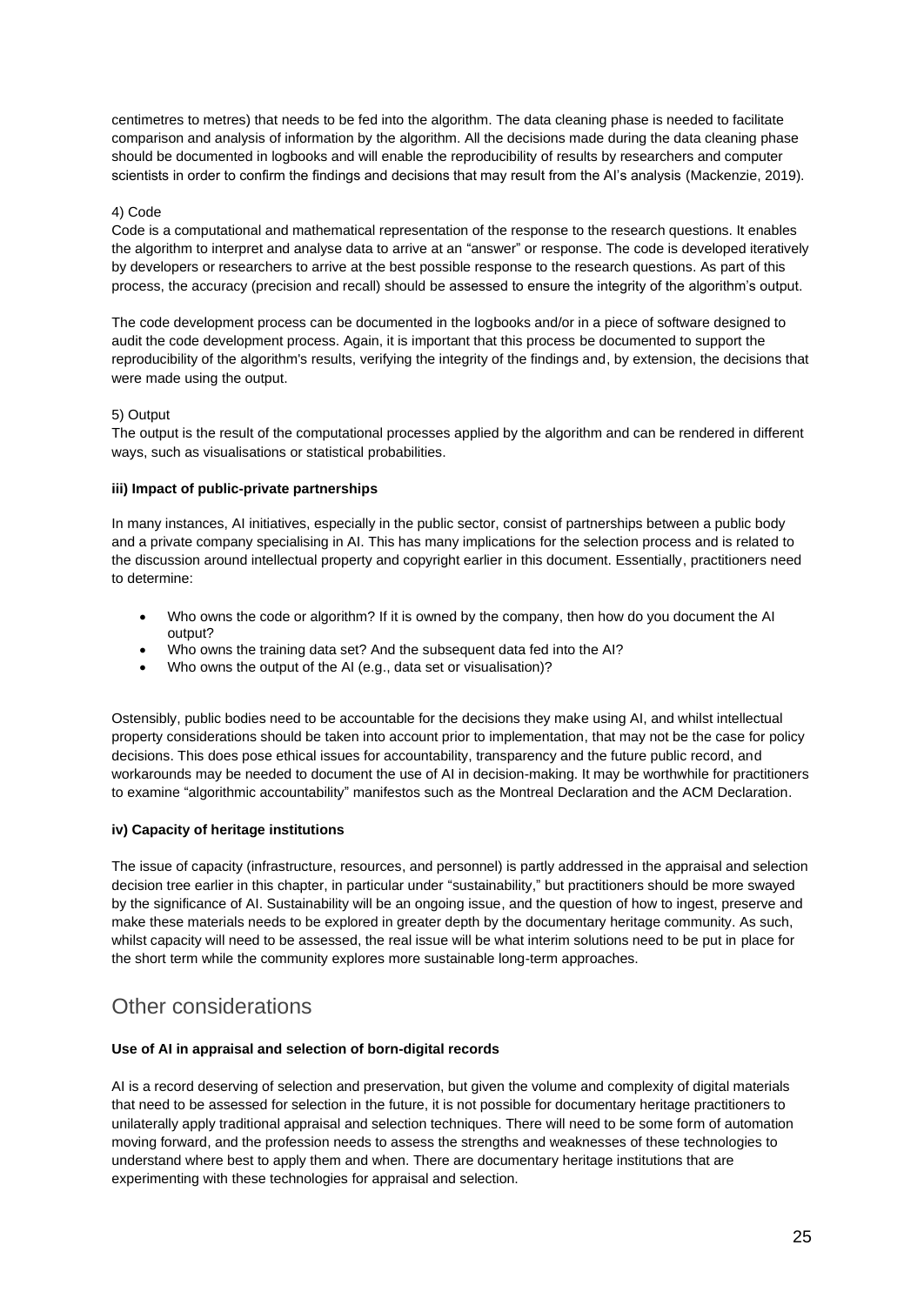#### **Further Reading: AI in Appraisal and Selectio[n](https://iflaorg-my.sharepoint.com/personal/claire_mcguire_ifla_org/Documents/CSG2_CMGedit_003.docx#_msocom_34)**

- Caplan, R., Donovan, J., Hanson, L., and Matthews, J. (2018). Algorithmic Accountability: A Primer. *Data and Society*[. https://datasociety.net/wp](https://datasociety.net/wp-content/uploads/2018/04/Data_Society_Algorithmic_Accountability_Primer_FINAL-4.pdf)[content/uploads/2018/04/Data\\_Society\\_Algorithmic\\_Accountability\\_Primer\\_FINAL-4.pdf](https://datasociety.net/wp-content/uploads/2018/04/Data_Society_Algorithmic_Accountability_Primer_FINAL-4.pdf)
- Chumtong, J., Kaldewey, D. (2017). Beyond the Google NGRAM Viewer: Bibliographic Databases and Journal Archives As Tools for Quantitative Analysis of Scientific and Meta-Scientific Concepts. *FIW Working Paper No 8.* [https://www.fiw.uni-bonn.de/publikationen/FIWWorkingPaper/fiw-working-paper](https://www.fiw.uni-bonn.de/publikationen/FIWWorkingPaper/fiw-working-paper-no.-8)[no.-8](https://www.fiw.uni-bonn.de/publikationen/FIWWorkingPaper/fiw-working-paper-no.-8)
- Engin, Z., Treleaven, P. (2018, August). Algorithmic Government: Automating Public Services and Supporting Civil Servants in using Data Science Technologies. *The British Computer Society.*  <https://academic.oup.com/comjnl/advance-article/doi/10.1093/comjnl/bxy082/5070384>
- Ertzscheid, O. (2017). *L'appétit des géants: pouvoir des algorithmes, ambitions des plateformes*. Paris: C&F.
- Information Privacy Commissioner. (2017). *Big Data, Artificial Intelligence, Machine Learning and Data Protection*. London: ICO. [https://ico.org.uk/media/for-organisations/documents/2013559/big-data-ai-ml](https://ico.org.uk/media/for-organisations/documents/2013559/big-data-ai-ml-and-data-protection.pdf)[and-data-protection.pdf](https://ico.org.uk/media/for-organisations/documents/2013559/big-data-ai-ml-and-data-protection.pdf)
- LeSueur, A. (2016). Robot Government: Automated Decision-Making and its Implications for Parliament [Draft chapter for publication in *Parliament: Legislation and Accountability*. Oxford, UK: Hart Publishing. [https://papers.ssrn.com/sol3/papers.cfm?abstract\\_id=2668201](https://papers.ssrn.com/sol3/papers.cfm?abstract_id=2668201)
- National Archives and Records Administration. (2020, October). *Cognitive Technologies White Paper: Records Management Implications for the Internet of Things, Robotic Process Automation, Machine Learning and Artificial Intelligence.* Washington, D.C[. https://www.archives.gov/files/records](https://www.archives.gov/files/records-mgmt/policy/nara-cognitive-technologies-whitepaper.pdf)[mgmt/policy/nara-cognitive-technologies-whitepaper.pdf](https://www.archives.gov/files/records-mgmt/policy/nara-cognitive-technologies-whitepaper.pdf)
- The National Archives UK. (2016). *The Application of Technology Assisted Review to Born-Digital Records Transfers, Inquiries and Beyond*. (2016). London. [http://www.nationalarchives.gov.uk/documents/technology-assisted-review-to-born-digital-records](http://www.nationalarchives.gov.uk/documents/technology-assisted-review-to-born-digital-records-transfer.pdf)[transfer.pdf](http://www.nationalarchives.gov.uk/documents/technology-assisted-review-to-born-digital-records-transfer.pdf)
- O'Neill, C. (2016). *Weapons of Math Destruction: How Big Data Increases Inequality and Threatens Democracy*. New York: Crown Publishing.
- Padilla, T., Allen, L., Potvin, S., Roke Russey, E., Varner, S. (2017, March). Collections as Data. [https://doi.org/10.17605/OSF.IO/MX6UK.](https://doi.org/10.17605/OSF.IO/MX6UK)
- Rolan, G., Humphries, G., Jeffrey, L., Samaras, E., Antsoupova, T., Stuart K. (2018, November). More Human than Human? Artificial intelligence in the archive. *Archives and Manuscripts, 47*(2), 179-203.
- World Wide Web Foundation. (2017). *Algorithmic Accountability: Applying the Concept to Different Country Contexts*[. https://webfoundation.org/docs/2017/07/Algorithms\\_Report\\_WF.pdf](https://webfoundation.org/docs/2017/07/Algorithms_Report_WF.pdf)

## <span id="page-26-0"></span>Appendix 6: Management of Metadata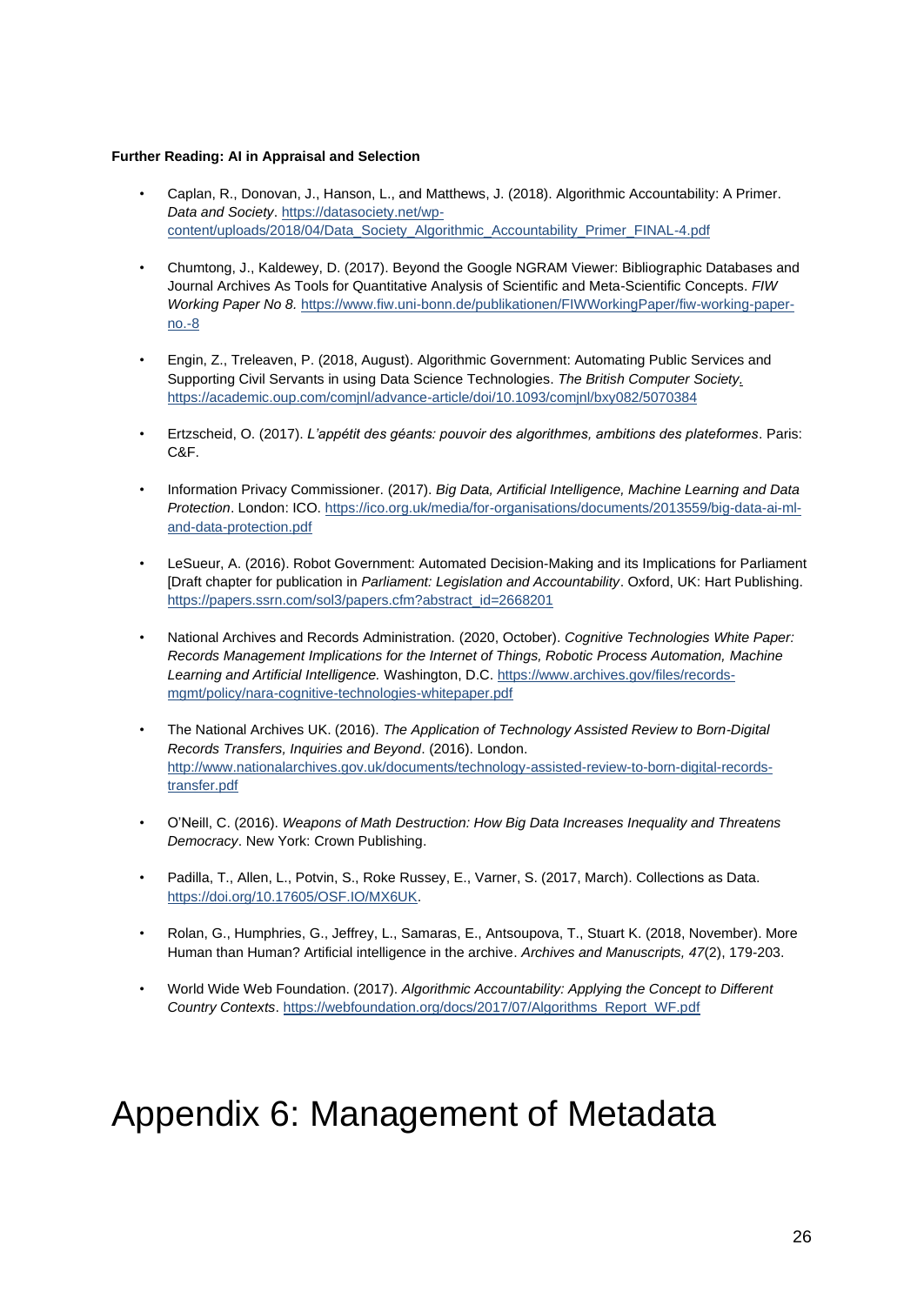## Metadata

Metadata is usually defined as "data about data," which, though accurate, is not very precise. In heritage institutions, the required metadata should be considered as any information (in digital or physical form) that is essential to ensuring that the digital material being preserved is, and remains, accessible, intelligible, and usable over time. Metadata provides the institution with the information required to access and preserve digital heritage into the future.

Heritage institutions generally preserve three key types of metadata associated with digital heritage that are crucial to long-term preservation:

- Structural (required for the technical capacity to read digital content)
- Descriptive (containing bibliographic, archival, or museum contextual information, which can be systemgenerated or created by heritage professionals, content creators, and/or users)
- Administrative (documenting the management of a digital object while in its collection)

If the digital heritage is the "content," then the metadata provides the "context."

There are five basic functional requirements for digital metadata:

*Identification*: The metadata must allow each digital object to be identified uniquely and unambiguously. This will usually require a globally unique identifier to be assigned to each item.

*Location*: The metadata must allow each digital object to be located and retrieved. The long-term validity of this location data needs to be ensured so that items are not lost when systems are migrated or updated.

*Description*: A description of each digital object is needed to facilitate recall and interpretation. Descriptive metadata falls into two categories: data about content and data about context. Data about the content of an item can often be re-created by examination and consultation. It is nonetheless useful as a finding aid for resource discovery. Data about context — where, when and by whom an item was created, what it was used for, its place in relation to a general corpus of material — is much more difficult to re-create once lost.

*Readability*: Metadata about the structure, format, and encoding of digital objects is needed to ensure that they remain legible over time. This functional requirement is particularly important for digital objects, as they cannot be read without mediating technology. This metadata should identify the relevant standards and provide references to the technical documentation, authority files, and other related material needed for a complete rendering of the digital resource. Care needs to be taken to ensure that all the multiple layers of a digital object can be interpreted — from the encapsulating file format to the representation and codification of the data itself.

*Rights management*: Rights, conditions of use, and restrictions applicable to each digital item need to be recorded in the metadata. This metadata should identify the applicable laws and conventions and provide references to relevant legal documentation, contracts, etc., as well as the rights holders.

### Storage of Metadata

Many digital file formats allow metadata to be embedded within the file itself. This has the advantage of ensuring that the data and metadata remain linked. However, metadata also needs to be stored independently from the digital resource that it describes; this is essential to meeting the functional requirements set out above. An encoded digital item, for example, cannot be read if the code is only to be found embedded in the item itself.

### Metametadata

Some data about the source of the metadata and how it was compiled is needed to establish its reliability and authenticity. For future retrieval and understanding of the digital information, contextualisation is essential.

This data can include: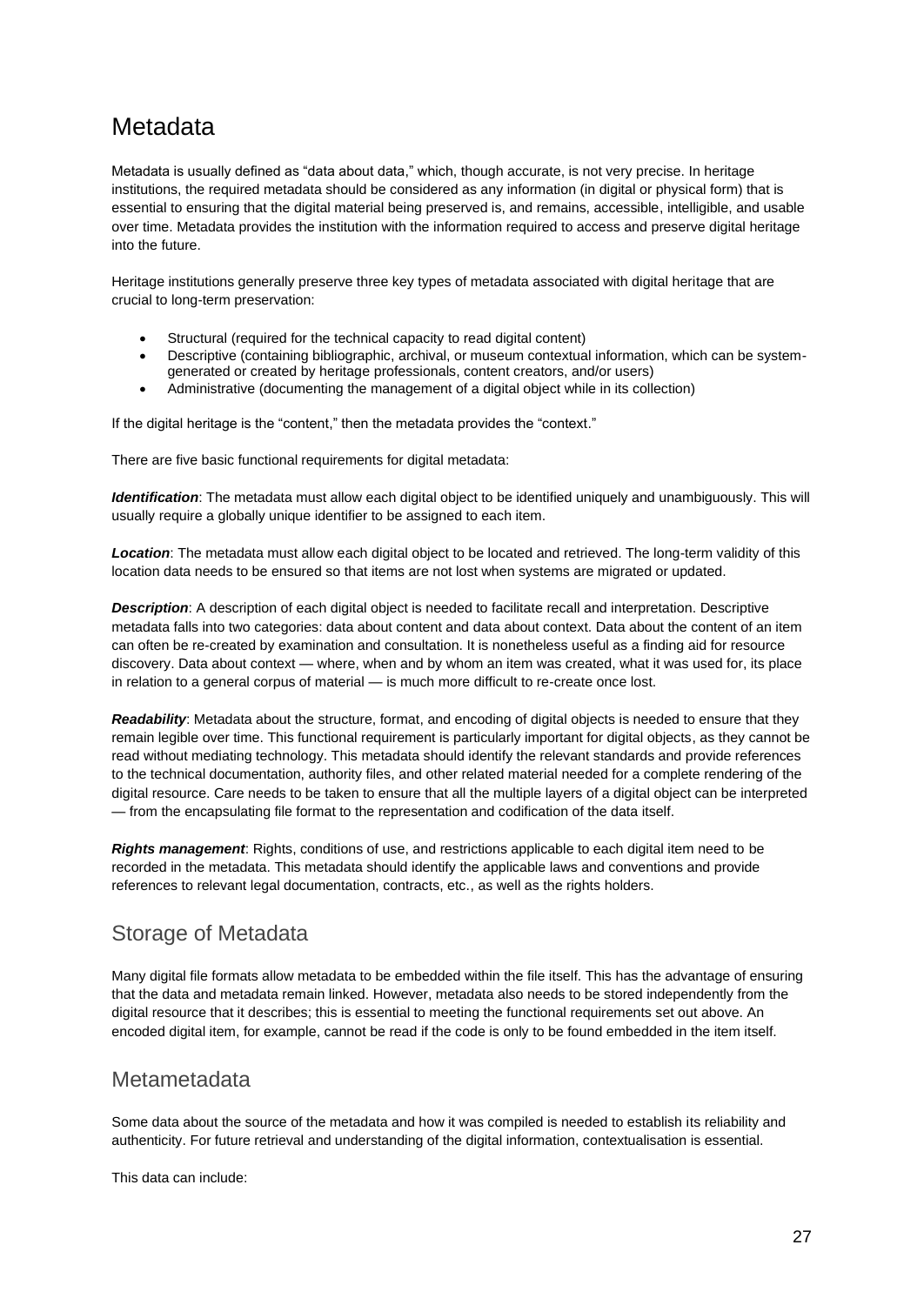- When was the metadata compiled and by whom?
- Was the metadata harvested automatically or manually?
- What tools and techniques were used?

## <span id="page-28-0"></span>Appendix 7: References

Abelson, H., G. J. S., Sussman, J. (1985). *Structure and Interpretation of Computer Programs*. The MIT Press.

Cook, T. (1991). Many are Called but Few are Chosen. *Archivaria, 32. <https://archivaria.ca/index.php/archivaria/article/view/11759/12709>*

Digital Preservation Coalition. (2015). Digital Preservation Handbook (2<sup>nd</sup> Ed.). <https://www.dpconline.org/handbook>

Digital Preservation Coalition. (n.d.). *What is Digital Preservation?* [https://www.dpconline.org/digipres/what-is](https://www.dpconline.org/digipres/what-is-digipres)[digipres](https://www.dpconline.org/digipres/what-is-digipres)

*[Digital Strategy for the Library of Congress.](https://www.loc.gov/digital-strategy)* (n.d.) The Library of Congress. Retrieved December 3, 2020, from <https://www.loc.gov/digital-strategy>

Harvey, R. (2006). [Instalment on Appraisal and Selection.](https://www.era.lib.ed.ac.uk/bitstream/handle/1842/3331/Harvey%20appraisal-and-selection.pdf?sequence=1) *DCC Digital Curation Manual* (version 1)*. <https://www.era.lib.ed.ac.uk/bitstream/handle/1842/3331/Harvey%20appraisal-and-selection.pdf?sequence=1>*

International Data Cooperation. (2020). *IDC's Global DataSphere Forecast Shows Continued Steady Growth in the Creation and Consumption of Data*[. https://www.idc.com/getdoc.jsp?containerId=prUS46286020](https://www.idc.com/getdoc.jsp?containerId=prUS46286020)

Koerbin, P., Webb, C., & Pearson, D. (2013). 'Oh, you wanted us to preserve that?!' Statements of Preservation Intent for the National Library of Australia's Digital Collections. *Magazine of Digital Library Research*, 19(1/2). <http://www.dlib.org/dlib/january13/webb/01webb.html>

MacKenzie, R. J. (2019). Repeatability vs. Reproducibility. *Technology Networks.*  <https://www.technologynetworks.com/informatics/articles/repeatability-vs-reproducibility-317157>

Marr, B. (2018). The Key Definitions of Artificial Intelligence (AI) That Explain its Importance. *Forbes.* Retrieved January 28, 2021, from [https://www.forbes.com/sites/bernardmarr/2018/02/14/the-key-definitions-of-artificial](https://www.forbes.com/sites/bernardmarr/2018/02/14/the-key-definitions-of-artificial-intelligence-ai-that-explain-its-importance/?sh=dd7c4a64f5d8)[intelligence-ai-that-explain-its-importance/?sh=dd7c4a64f5d8](https://www.forbes.com/sites/bernardmarr/2018/02/14/the-key-definitions-of-artificial-intelligence-ai-that-explain-its-importance/?sh=dd7c4a64f5d8)

National Library of Australia. (2003). *Guidelines for the Preservation of Digital Heritage*. UNESCO. [https://unesdoc.unesco.org/ark:/48223/pf0000130071.](https://unesdoc.unesco.org/ark:/48223/pf0000130071)

Niu, J. (2012). An Overview of Web Archiving. *D-Lib Magazine*, 18(3/4). <http://www.dlib.org/dlib/march12/niu/03niu1.print.html>

Niu, J. (2014). Appraisal and Selection for Digital Curation. *International Journal of Digital Curation*, 9(2), 65-82. <http://www.ijdc.net/index.php/ijdc/article/view/9.2.65>